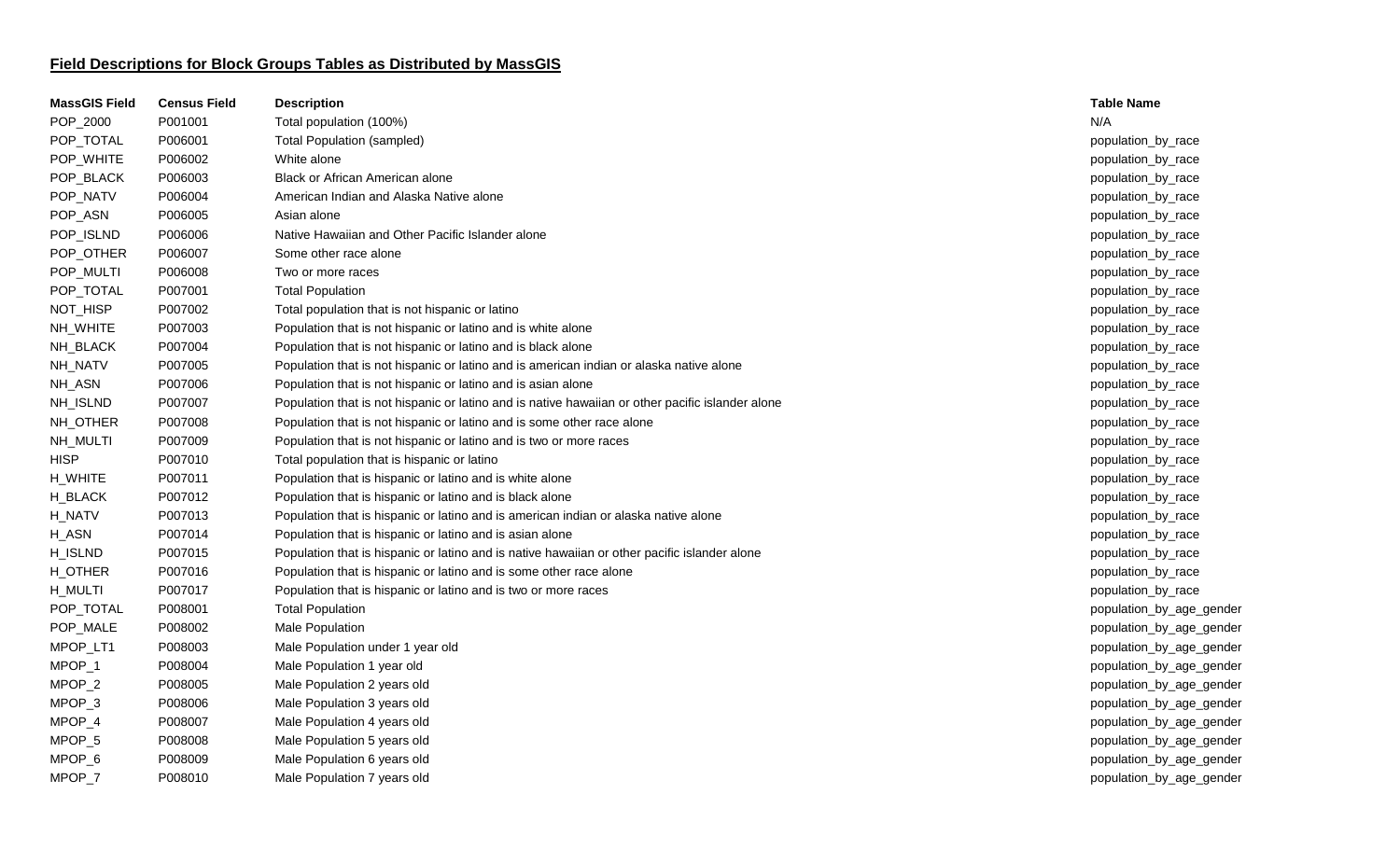| MPOP_8             | P008011 | Male Population 8 years old         |
|--------------------|---------|-------------------------------------|
| MPOP_9             | P008012 | Male Population 9 years old         |
| MPOP_10            | P008013 | Male Population 10 years old        |
| MPOP 11            | P008014 | Male Population 11 years old        |
| MPOP_12            | P008015 | Male Population 12 years old        |
| MPOP_13            | P008016 | Male Population 13 years old        |
| MPOP_14            | P008017 | Male Population 14 years old        |
| MPOP_15            | P008018 | Male Population 15 years old        |
| MPOP 16            | P008019 | Male Population 16 years old        |
| MPOP_17            | P008020 | Male Population 17 years old        |
| MPOP_18            | P008021 | Male Population 18 years old        |
| MPOP_19            | P008022 | Male Population 19 years old        |
| MPOP_20            | P008023 | Male Population 20 years old        |
| MPOP_21            | P008024 | Male Population 21 years old        |
| MPOP22_24          | P008025 | Male Population 22 to 24 years old  |
| MPOP25_29          | P008026 | Male Population 25 to 29 years old  |
| MPOP30_34          | P008027 | Male Population 30 to 34 years old  |
| MPOP35 39          | P008028 | Male Population 35 to 39 years old  |
| MPOP40 44          | P008029 | Male Population 40 to 44 years old  |
| MPOP45 49          | P008030 | Male Population 45 to 49 years old  |
| MPOP50_54          | P008031 | Male Population 50 to 54 years old  |
| MPOP55_59          | P008032 | Male Population 55 to 59 years old  |
| MPOP60_61          | P008033 | Male Population 60 and 61 years old |
| MPOP62_64          | P008034 | Male Population 62 to 64 years old  |
| MPOP65_66          | P008035 | Male Population 65 and 66 years old |
| MPOP67 69          | P008036 | Male Population 67 to 69 years old  |
| MPOP70_74          | P008037 | Male Population 70 to 74 years old  |
| MPOP75_79          | P008038 | Male Population 75 to 79 years old  |
| MPOP80_84          | P008039 | Male Population 80 to 84 years old  |
| MPOP_GT85          | P008040 | Male Population 85 years old and of |
| POP_FEM            | P008041 | <b>Female Population</b>            |
| FPOP_LT1           | P008042 | Female Population Under 1 year old  |
| FPOP 1             | P008043 | Female Population 1 year old        |
| FPOP_2             | P008044 | Female Population 2 years old       |
| FPOP <sub>_3</sub> | P008045 | Female Population 3 years old       |
| FPOP_4             | P008046 | Female Population 4 years old       |
| FPOP_5             | P008047 | Female Population 5 years old       |
| FPOP <sub>_6</sub> | P008048 | Female Population 6 years old       |
| FPOP_7             | P008049 | Female Population 7 years old       |
| FPOP <sub>8</sub>  | P008050 | Female Population 8 years old       |

population\_by\_age\_gender population\_by\_age\_gender population\_by\_age\_gender population\_by\_age\_gender population\_by\_age\_gender population\_by\_age\_gender population\_by\_age\_gender population\_by\_age\_gender population\_by\_age\_gender population\_by\_age\_gender population\_by\_age\_gender population\_by\_age\_gender population\_by\_age\_gender population\_by\_age\_gender population\_by\_age\_gender population\_by\_age\_gender population\_by\_age\_gender population\_by\_age\_gender population\_by\_age\_gender population\_by\_age\_gender population\_by\_age\_gender population\_by\_age\_gender MPOP6023 Manufacturer Manufacturer (No. 2013) Manufacturer (No. 2014) Manufacturer (No. 2014) Manufacturer (No population\_by\_age\_gender More that the extension of the extension of the extension of the extension of the population by age\_gender population\_by\_age\_gender population\_by\_age\_gender population\_by\_age\_gender population\_by\_age\_gender MPOP\_GT85 P008040 Male Population 85 years old and over population\_by\_age\_gender population\_by\_age\_gender FPOP\_LT1 P008042 Female Population Under 1 year old population\_by\_age\_gender population\_by\_age\_gender population\_by\_age\_gender population\_by\_age\_gender population\_by\_age\_gender population\_by\_age\_gender population\_by\_age\_gender population\_by\_age\_gender population\_by\_age\_gender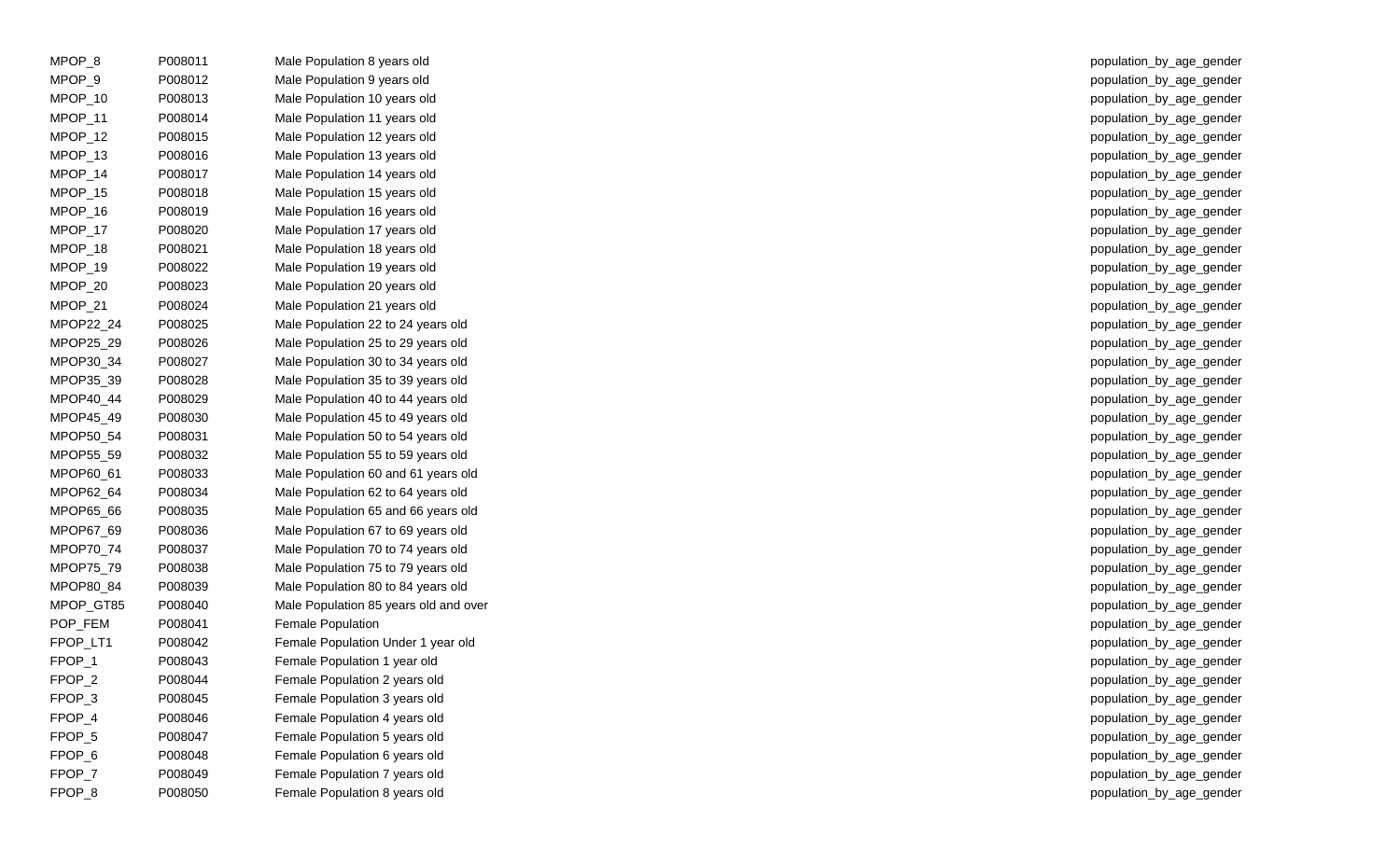| FPOP_9            | P008051 | Female Population 9 years old                                                                                          | population_by_age_gender          |
|-------------------|---------|------------------------------------------------------------------------------------------------------------------------|-----------------------------------|
| FPOP_10           | P008052 | Female Population 10 years old                                                                                         | population_by_age_gender          |
| FPOP_11           | P008053 | Female Population 11 years old                                                                                         | population_by_age_gender          |
| FPOP_12           | P008054 | Female Population 12 years old                                                                                         | population_by_age_gender          |
| FPOP_13           | P008055 | Female Population 13 years old                                                                                         | population_by_age_gender          |
| FPOP_14           | P008056 | Female Population 14 years old                                                                                         | population_by_age_gender          |
| FPOP_15           | P008057 | Female Population 15 years old                                                                                         | population_by_age_gender          |
| FPOP_16           | P008058 | Female Population 16 years old                                                                                         | population_by_age_gender          |
| FPOP_17           | P008059 | Female Population 17 years old                                                                                         | population_by_age_gender          |
| FPOP_18           | P008060 | Female Population 18 years old                                                                                         | population_by_age_gender          |
| FPOP_19           | P008061 | Female Population 19 years old                                                                                         | population_by_age_gender          |
| FPOP_20           | P008062 | Female Population 20 years old                                                                                         | population_by_age_gender          |
| FPOP_21           | P008063 | Female Population 21 years old                                                                                         | population_by_age_gender          |
| FPOP22_24         | P008064 | Female Population 22 to 24 years old                                                                                   | population_by_age_gender          |
| FPOP25_29         | P008065 | Female Population 25 to 29 years old                                                                                   | population_by_age_gender          |
| FPOP30_34         | P008066 | Female Population 30 to 34 years old                                                                                   | population_by_age_gender          |
| FPOP35_39         | P008067 | Female Population 35 to 39 years old                                                                                   | population_by_age_gender          |
| FPOP40_44         | P008068 | Female Population 40 to 44 years old                                                                                   | population_by_age_gender          |
| FPOP45_49         | P008069 | Female Population 45 to 49 years old                                                                                   | population_by_age_gender          |
| FPOP50_54         | P008070 | Female Population 50 to 54 years old                                                                                   | population_by_age_gender          |
| FPOP55_59         | P008071 | Female Population 55 to 59 years old                                                                                   | population_by_age_gender          |
| FPOP60_61         | P008072 | Female Population 60 and 61 years old                                                                                  | population_by_age_gender          |
| FPOP62_64         | P008073 | Female Population 62 to 64 years old                                                                                   | population_by_age_gender          |
| FPOP65_66         | P008074 | Female Population 65 and 66 years old                                                                                  | population_by_age_gender          |
| FPOP67_69         | P008075 | Female Population 67 to 69 years old                                                                                   | population_by_age_gender          |
| FPOP70_74         | P008076 | Female Population 70 to 74 years old                                                                                   | population_by_age_gender          |
| FPOP75_79         | P008077 | Female Population 75 to 79 years old                                                                                   | population_by_age_gender          |
| FPOP80_84         | P008078 | Female Population 80 to 84 years old                                                                                   | population_by_age_gender          |
| FPOP_GT85         | P008079 | Female Population 85 years old and over                                                                                | population_by_age_gender          |
| HOUSE_TOT         | P012001 | <b>Total Households</b>                                                                                                | households_by_age_family_children |
| HSHLD15_64        | P012002 | Households where primary householder is 15 to 64 years old                                                             | households_by_age_family_children |
| FAM_HSHLD         | P012003 | Family households where primary householder is 15 to 64 years old                                                      | households_by_age_family_children |
| <b>FAM_MARCPL</b> | P012004 | Married-couple family households where primary householder is 15 to 64 years old                                       | households_by_age_family_children |
| FAM_MAR_C         | P012005 | Married-couple family householdswhere primary householder is 15 to 64 years old with own children under 18 years       | households_by_age_family_children |
| FAM_MAR_NC        | P012006 | Married-couple family households where primary householder is 15 to 64 years old with no own children under 18 years   | households_by_age_family_children |
| FAM_NOTMAR        | P012007 | Other family households where primary householder is 15 to 64 years old                                                | households_by_age_family_children |
| FAM_MALE          | P012008 | Other family households with male householder, 15 to 64 years old, no wife present                                     | households_by_age_family_children |
| FAM_MAL_C         | P012009 | Other family households with male householder, 15 to 64 years old, no wife present with own children under 18 years    | households_by_age_family_children |
| FAM_MAL_NC        | P012010 | Other family households with male householder, 15 to 64 years old, no wife present with no own children under 18 years | households_by_age_family_children |
| FAM_FEM           | P012011 | Other family households with female householder, 15 to 64 years old, no husband present                                | households_by_age_family_children |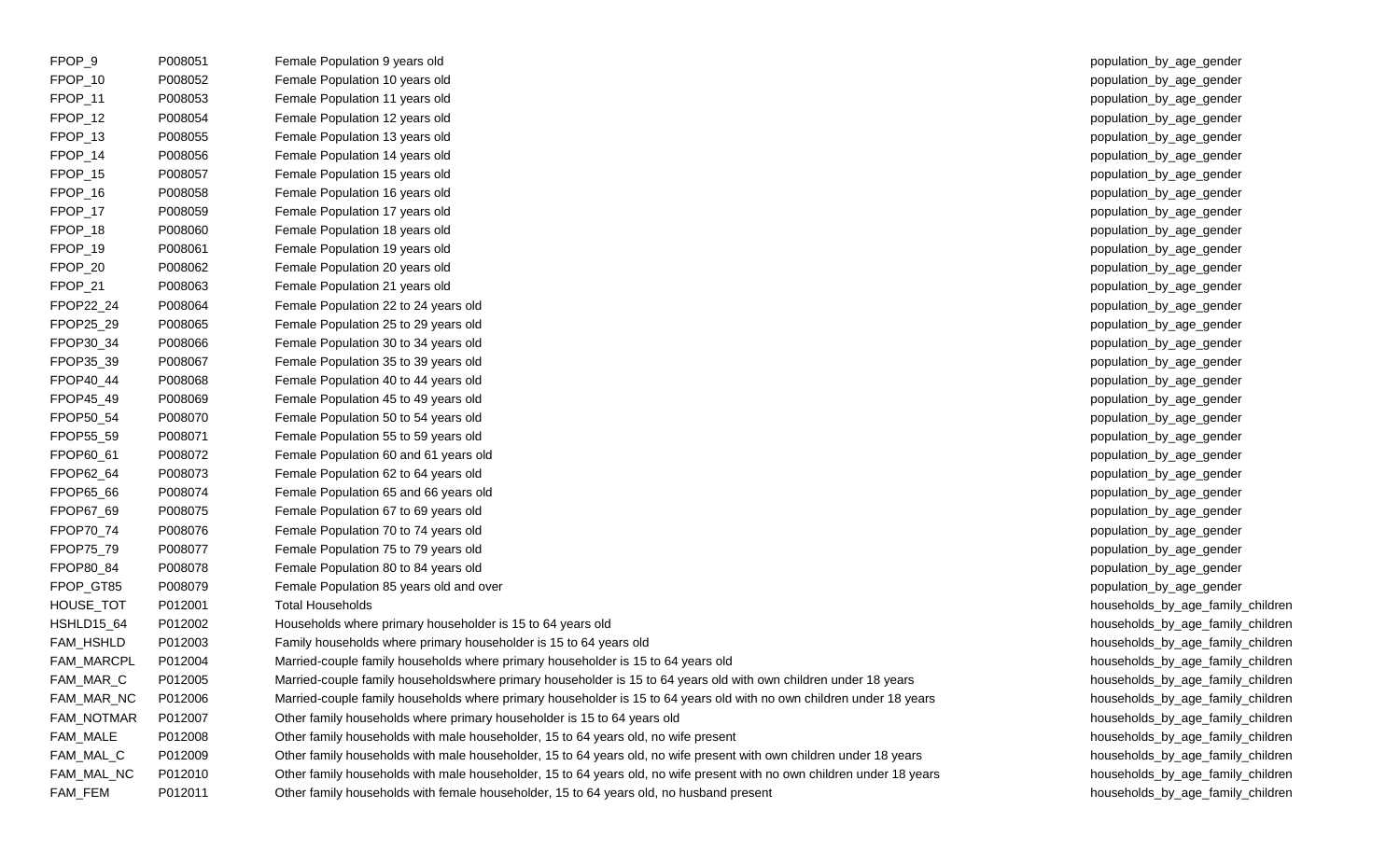| FAM FEM C      | P012012 | Other family households with female householder, 15 to 64 years old, with own children under 18 years                       |
|----------------|---------|-----------------------------------------------------------------------------------------------------------------------------|
| FAM_FEM_NC     | P012013 | Other family households with female householder, 15 to 64 years old, with no own children under 18 years                    |
| NFAM_HSHLD     | P012014 | Nonfamily households where primary householder is 15 to 64 years old                                                        |
| NFAM_ALONE     | P012015 | Nonfamily households where primary householder is 15 to 64 years old, householder living alone                              |
| NFAM_WITH      | P012016 | Nonfamily households where primary householder is 15 to 64 years old, householder not living alone                          |
| HSHLD_GT65     | P012017 | Households where primary householder is 65 years old and over                                                               |
| FAM65HSHLD     | P012018 | Family households where primary householder is 65 years old and over                                                        |
| FAM65MRCPL     | P012019 | Married-couple family households where primary householder is 65 years old and over                                         |
| FAM65MARC      | P012020 | Married-couple family households where primary householder is 65 years old and over with own children under 18 years        |
| FAM65MARNC     | P012021 | Married-couple family households where primary householder is 65 years old and over with no own children under 18 years     |
| FAM65_OTH      | P012022 | Other family households where primary householder is 65 years old and over                                                  |
| FAM65_MALE     | P012023 | Other family households with male householder, 65 years old and over, no wife present                                       |
| FAM65_M_C      | P012024 | Other family households with male householder, 65 years old and over, no wife present with own children under 18 years      |
| FAM65_M_NC     | P012025 | Other family households with male householder, 65 years old and over, no wife present with no own children under 18 years   |
| FAM65_FEM      | P012026 | Other family households with female householder, 65 years old and over, no husband present                                  |
| FAM65_F_C      | P012027 | Other family households with female householder, 65 years old and over, no husband present with own children under 18 years |
| FAM65_F_NC     | P012028 | Other family households with female householder, 65 years old and over, no husband present with no own children under 18 ye |
| NFAM65_HS      | P012029 | Nonfamily households where primary householder is 65 years old and over                                                     |
| NFAM65_ALN     | P012030 | Nonfamily households where primary householder is 65 years old and over, householder living alone                           |
| NFAM65_WTH     | P012031 | Nonfamily households where primary householder is 65 years old and over, householder not living alone                       |
| TOT_HSHLD      | P014001 | <b>Total Households</b>                                                                                                     |
| FAM_HSHLD      | P014002 | <b>Family households</b>                                                                                                    |
| F_HSHLD_2      | P014003 | 2-person family households                                                                                                  |
| F_HSHLD_3      | P014004 | 3-person family households                                                                                                  |
| F_HSHLD_4      | P014005 | 4-person family households                                                                                                  |
| F_HSHLD_5      | P014006 | 5-person family households                                                                                                  |
| F_HSHLD_6      | P014007 | 6-person family households                                                                                                  |
| F_HSHLD_7      | P014008 | 7-or-more-person family households                                                                                          |
| NFAM_HSHLD     | P014009 | Nonfamily households                                                                                                        |
| NF_HSHLD_1     | P014010 | 1-person nonfamily households                                                                                               |
| NF_HSHLD_2     | P014011 | 2-person nonfamily households                                                                                               |
| NF_HSHLD_3     | P014012 | 3-person nonfamily households                                                                                               |
| NF_HSHLD_4     | P014013 | 4-person nonfamily households                                                                                               |
| NF_HSHLD_5     | P014014 | 5-person nonfamily households                                                                                               |
| NF_HSHLD_6     | P014015 | 6-person nonfamily households                                                                                               |
| NF_HSHLD_7     | P014016 | 7-or-more-person nonfamily households                                                                                       |
| <b>WORKERS</b> | P030001 | Number of workers 16 years old and over                                                                                     |
| <b>CTV</b>     | P030002 | Number of workers 16 years old and over who commute to work by Car, truck, or van:                                          |
| CTV_ALONE      | P030003 | Number of workers 16 years old and over who commute to work by driving alone                                                |
| CTV_POOL       | P030004 | Number of workers 16 years old and over who commute to work by Carpooling                                                   |
|                |         |                                                                                                                             |

households by age family children households by age family children households\_by\_age\_family\_children households by age family children households by age family children households\_by\_age\_family\_children households\_by\_age\_family\_children households\_by\_age\_family\_children households by age family children households by age family children households by age family children households \_by \_age\_family\_children households by age family children households \_by \_age\_family\_children households by age family children FAME5025 TES POLICIPS MOUSEHOlds by age\_family\_children under with our children under with own children under ears **EAM** bouseholds by age\_family\_children households by age family children households by age family children households \_by \_age\_family\_children households\_size\_by\_family households\_size\_by\_family households\_size\_by\_family households\_size\_by\_family households\_size\_by\_family households\_size\_by\_family households\_size\_by\_family households\_size\_by\_family households\_size\_by\_family households\_size\_by\_family households\_size\_by\_family households\_size\_by\_family households\_size\_by\_family households\_size\_by\_family households\_size\_by\_family households\_size\_by\_family transportation\_commute\_means transportation\_commute\_means transportation\_commute\_means transportation\_commute\_means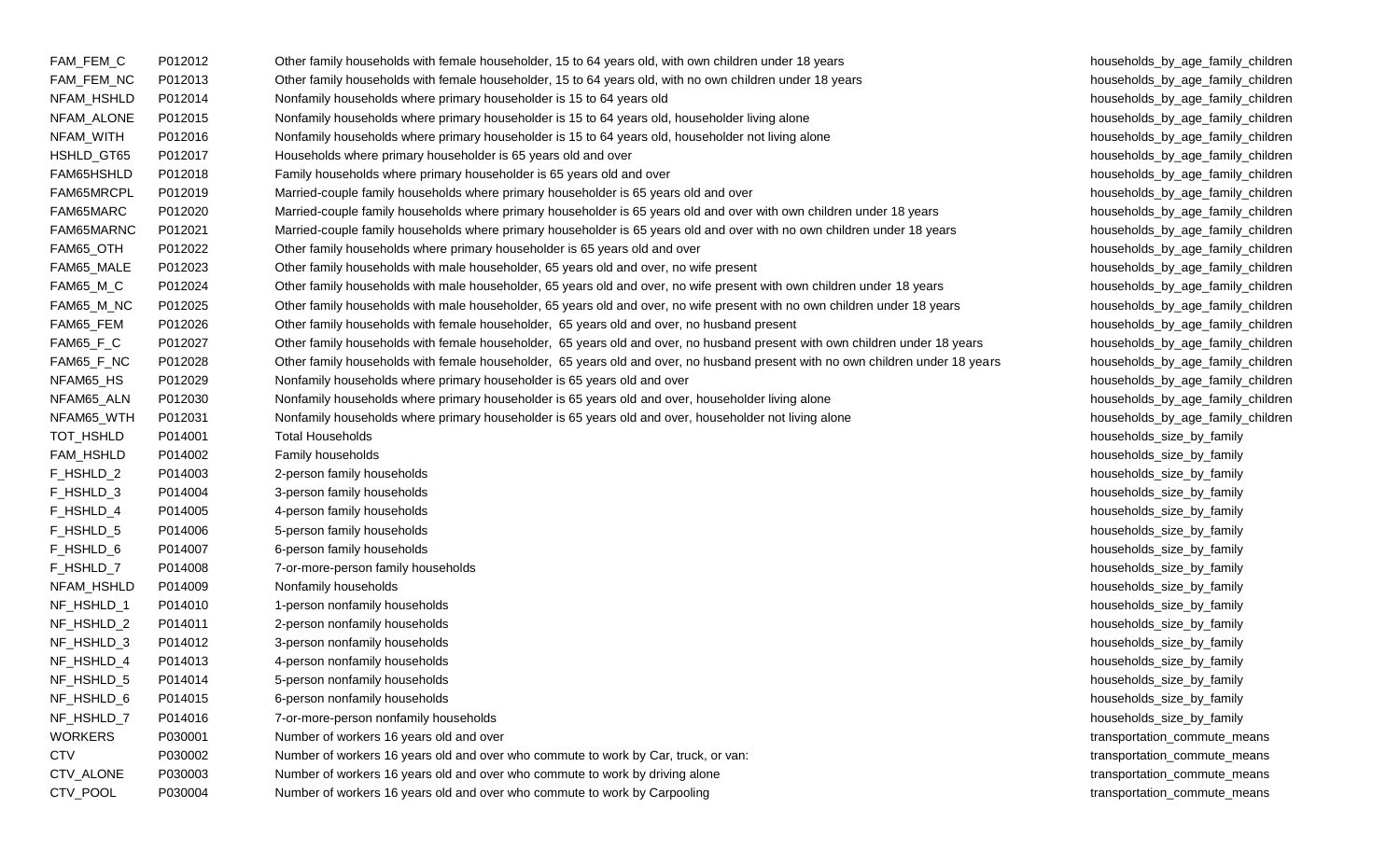| PUB_TRANS         | P030005 | Number of workers 16 years old and over who commute to work by Public transportation                                         |
|-------------------|---------|------------------------------------------------------------------------------------------------------------------------------|
| <b>BUS</b>        | P030006 | Number of workers 16 years old and over who commute to work by public transportation: Bus or trolley bus                     |
| <b>TROLLEY</b>    | P030007 | Number of workers 16 years old and over who commute to work by public transportation: Streetcar or trolley car               |
| <b>SUB</b>        | P030008 | Number of workers 16 years old and over who commute to work by public transportation: Subway or elevated                     |
| RR                | P030009 | Number of workers 16 years old and over who commute to work by public transportation: Railroad                               |
| <b>FERRY</b>      | P030010 | Number of workers 16 years old and over who commute to work by public transportation: Ferryboat                              |
| TAXI              | P030011 | Number of workers 16 years old and over who commute to work by public transportation: Taxicab                                |
| <b>CYCLE</b>      | P030012 | Number of workers 16 years old and over who commute to work by Motorcycle                                                    |
| <b>BIKE</b>       | P030013 | Number of workers 16 years old and over who commute to work by Bicycle                                                       |
| WALK              | P030014 | Number of workers 16 years old and over who commute to work by walking                                                       |
| <b>OTHER</b>      | P030015 | Number of workers 16 years old and over who commute to work by other means                                                   |
| <b>WORKATHOME</b> | P030016 | Number of workers 16 years old and over who did not commute because they worked at home                                      |
| <b>WORKERS</b>    | P031001 | Number of workers 16 years old and over                                                                                      |
| WORK_AWAY         | P031002 | Number of workers 16 years old and over who did not work at home                                                             |
| TRAV_LT5          | P031003 | Number of workers 16 years old and over whose commute time to work was less than 5 minutes                                   |
| TRAV5_9           | P031004 | Number of workers 16 years old and over whose commute time to work was 5 to 9 minutes                                        |
| TRAV10_14         | P031005 | Number of workers 16 years old and over whose commute time to work was 10 to 14 minutes                                      |
| TRAV15_19         | P031006 | Number of workers 16 years old and over whose commute time to work was 15 to 19 minutes                                      |
| TRAV20_24         | P031007 | Number of workers 16 years old and over whose commute time to work was 20 to 24 minutes                                      |
| TRAV25_29         | P031008 | Number of workers 16 years old and over whose commute time to work was 25 to 29 minutes                                      |
| TRAV30_34         | P031009 | Number of workers 16 years old and over whose commute time to work was 30 to 34 minutes                                      |
| TRAV35_39         | P031010 | Number of workers 16 years old and over whose commute time to work was 35 to 39 minutes                                      |
| TRAV40_44         | P031011 | Number of workers 16 years old and over whose commute time to work was 40 to 44 minutes                                      |
| TRAV45_59         | P031012 | Number of workers 16 years old and over whose commute time to work was 45 to 59 minutes                                      |
| TRAV60_89         | P031013 | Number of workers 16 years old and over whose commute time to work was 60 to 89 minutes                                      |
| TRAV_GT90         | P031014 | Number of workers 16 years old and over whose commute time to work was 90 or more minutes                                    |
| <b>WORKATHOME</b> | P031015 | Number of workers 16 years old and over who worked at home                                                                   |
| WORK_AWAY         | P032001 | Number of workers 16 years old and over who did not work at home                                                             |
| TRAVL_LT30        | P032002 | Number of workers 16 years old and over who did not work at home with commutes less than 30 minutes                          |
| PUB_LT30          | P032003 | Number of workers 16 years old and over who did not work at home with commutes less than 30 minutes by public transportation |
| OTH_LT30          | P032004 | Number of workers 16 years old and over who did not work at home with commutes less than 30 minutes by other means           |
| TRAVL30_44        | P032005 | Number of workers 16 years old and over who did not work at home with commutes 30 to 44 minutes                              |
| PUB30_44          | P032006 | Number of workers 16 years old and over who did not work at home with commutes 30 to 44 minutes by public transportation     |
| OTH30_44          | P032007 | Number of workers 16 years old and over who did not work at home with commutes 30 to 44 minutes by other means               |
| <b>TRAVL45_59</b> | P032008 | Number of workers 16 years old and over who did not work at home with commutes 45 to 59 minutes                              |
| PUB45_59          | P032009 | Number of workers 16 years old and over who did not work at home with commutes 45 to 59 minutes by public transportation     |
| OTH45_59          | P032010 | Number of workers 16 years old and over who did not work at home with commutes 45 to 59 minutes by other means               |
| TRAVL_GT60        | P032011 | Number of workers 16 years old and over who did not work at home with commutes 60 or more minutes                            |
| PUB_GT60          | P032012 | Number of workers 16 years old and over who did not work at home with commutes 60 or more minutes by public transportation   |
| OTH_GT60          | P032013 | Number of workers 16 years old and over who did not work at home with commutes 60 or more minutes by other means             |

transportation\_commute\_means transportation\_commute\_means transportation\_commute\_means transportation\_commute\_means transportation\_commute\_means transportation\_commute\_means transportation\_commute\_means transportation\_commute\_means transportation\_commute\_means transportation\_commute\_means transportation\_commute\_means transportation\_commute\_means transportation\_commute\_time transportation\_commute\_time transportation\_commute\_time transportation\_commute\_time transportation\_commute\_time transportation\_commute\_time transportation\_commute\_time transportation\_commute\_time transportation\_commute\_time transportation\_commute\_time transportation\_commute\_time transportation\_commute\_time transportation\_commute\_time transportation\_commute\_time transportation\_commute\_time transportation\_commute\_time transportation\_commute\_time transportation\_commute\_time transportation\_commute\_time transportation\_commute\_time transportation\_commute\_time transportation\_commute\_time transportation\_commute\_time transportation\_commute\_time transportation\_commute\_time transportation\_commute\_time transportation\_commute\_time transportation\_commute\_time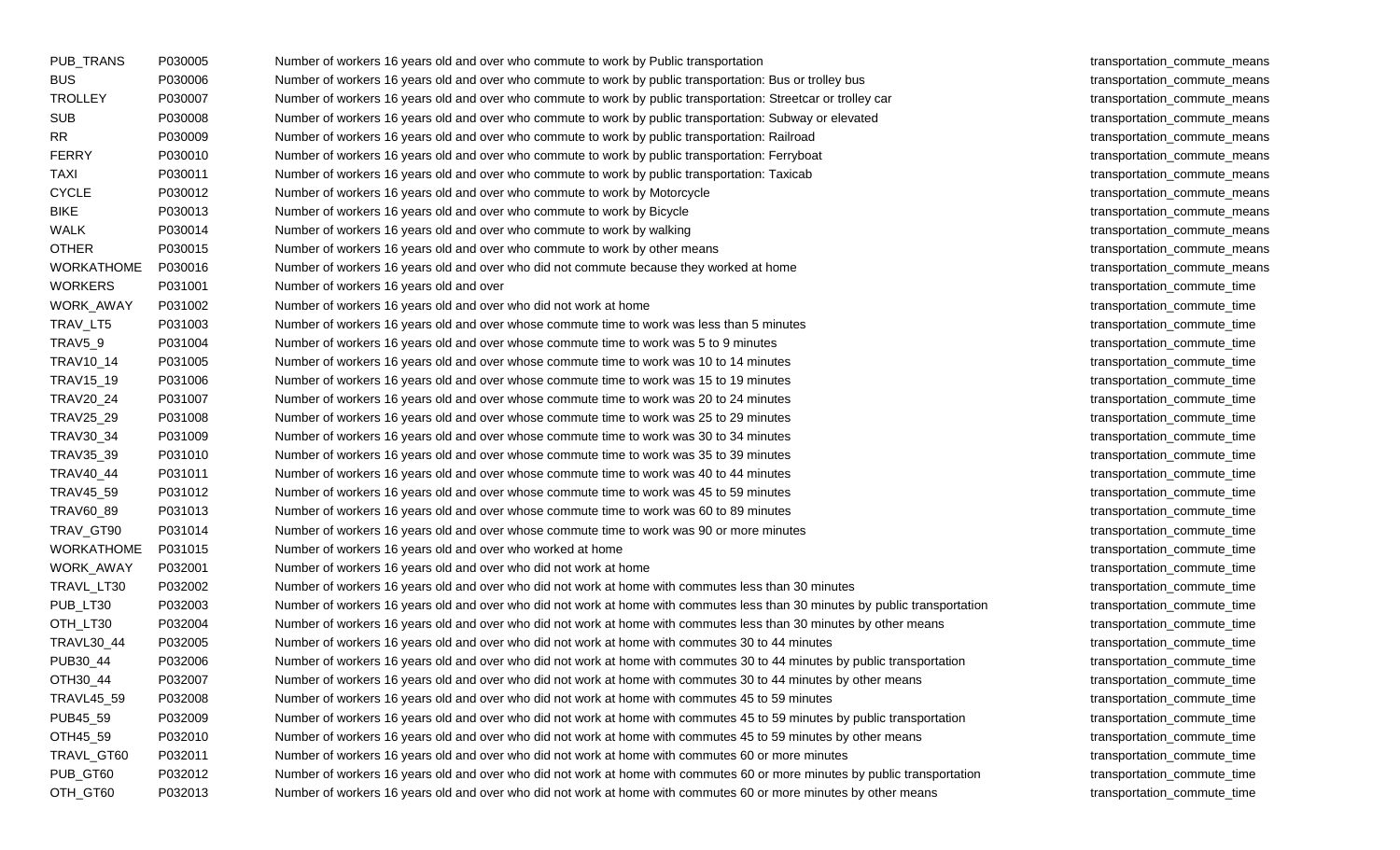| POP_OVER3  | P036001 | Total population 3 years old and over                                                                |
|------------|---------|------------------------------------------------------------------------------------------------------|
| MALE_OVER3 | P036002 | Total number of males 3 years old and over                                                           |
| M_PRE      | P036003 | Total number of males 3 years old and over enrolled in nursery school, preschool                     |
| M_PRE_PUB  | P036004 | Total number of males 3 years old and over enrolled in nursery school, preschool -- Public school    |
| M_PRE_PRV  | P036005 | Total number of males 3 years old and over enrolled in nursery school, preschool -- Private school   |
| M_KIN      | P036006 | Total number of males enrolled in kindergarten                                                       |
| M_KIN_PUB  | P036007 | Total number of males enrolled in kindergarten -- Public school                                      |
| M_KIN_PRV  | P036008 | Total number of males enrolled in kindergarten -- Private school                                     |
| $M1_4$     | P036009 | Total number of males enrolled in grade 1 to grade 4                                                 |
| $M1_4$ PUB | P036010 | Total number of males enrolled in grade 1 to grade 4 -- Public school                                |
| $M1_4$ PRV | P036011 | Total number of males enrolled in grade 1 to grade 4 -- Private school                               |
| $M5_8$     | P036012 | Total number of males enrolled in grade 5 to grade 8                                                 |
| M5_8_PUB   | P036013 | Total number of males enrolled in grade 5 to grade 8 -- Public school                                |
| M5_8_PRV   | P036014 | Total number of males enrolled in grade 5 to grade 8 -- Private school                               |
| $M9_12$    | P036015 | Total number of males enrolled in grade 9 to grade 12                                                |
| M9_12_PUB  | P036016 | Total number of males enrolled in grade 9 to grade 12 -- Public school                               |
| M9_12_PRV  | P036017 | Total number of males enrolled in grade 9 to grade 12 -- Private school                              |
| M_COL      | P036018 | Total number of males enrolled in college, undergraduate years                                       |
| M_COL_PUB  | P036019 | Total number of males enrolled in college, undergraduate years -- Public school                      |
| M_COL_PRV  | P036020 | Total number of males enrolled in college, undergraduate years -- Private school                     |
| M_GRAD     | P036021 | Total number of males enrolled in graduate or professional school                                    |
| M_GRAD_PUB | P036022 | Total number of males enrolled in graduate or professional school -- Public school                   |
| M_GRAD_PRV | P036023 | Total number of males enrolled in graduate or professional school -- Private school                  |
| M_NOSCHOOL | P036024 | Total number of males 3 years old and over not enrolled in school                                    |
| FEM_OVER3  | P036025 | Total number of females 3 years old and over                                                         |
| F_PRE      | P036026 | Total number of females 3 years old and over enrolled in nursery school, preschool                   |
| F_PRE_PUB  | P036027 | Total number of females 3 years old and over enrolled in nursery school, preschool -- Public school  |
| F_PRE_PRV  | P036028 | Total number of females 3 years old and over enrolled in nursery school, preschool -- Private school |
| F_KIN      | P036029 | Total number of females enrolled in kindergarten                                                     |
| F_KIN_PUB  | P036030 | Total number of females enrolled in kindergarten -- Public school                                    |
| F_KIN_PRV  | P036031 | Total number of females enrolled in kindergarten -- Private school                                   |
| $F1_4$     | P036032 | Total number of females enrolled in grade 1 to grade 4                                               |
| F1_4_PUB   | P036033 | Total number of females enrolled in grade 1 to grade 4 -- Public school                              |
| F1_4_PRV   | P036034 | Total number of females enrolled in grade 1 to grade 4 -- Private school                             |
| $F5_8$     | P036035 | Total number of females enrolled in grade 5 to grade 8                                               |
| F5_8_PUB   | P036036 | Total number of females enrolled in grade 5 to grade 8 -- Public school                              |
| F5_8_PRV   | P036037 | Total number of females enrolled in grade 5 to grade 8 -- Private school                             |
| F9_12      | P036038 | Total number of females enrolled in grade 9 to grade 12                                              |
| F9_12_PUB  | P036039 | Total number of females enrolled in grade 9 to grade 12 -- Public school                             |
| F9_12_PRV  | P036040 | Total number of females enrolled in grade 9 to grade 12 -- Private school                            |

education\_enrollment\_by\_gender\_age education enrollment by gender age education\_enrollment\_by\_gender\_age education\_enrollment\_by\_gender\_age education\_enrollment\_by\_gender\_age education\_enrollment\_by\_gender\_age education\_enrollment\_by\_gender\_age education\_enrollment\_by\_gender\_age education enrollment by gender age education\_enrollment\_by\_gender\_age education\_enrollment\_by\_gender\_age education\_enrollment\_by\_gender\_age education\_enrollment\_by\_gender\_age education\_enrollment\_by\_gender\_age education\_enrollment\_by\_gender\_age education\_enrollment\_by\_gender\_age education\_enrollment\_by\_gender\_age education\_enrollment\_by\_gender\_age education\_enrollment\_by\_gender\_age education\_enrollment\_by\_gender\_age education\_enrollment\_by\_gender\_age education\_enrollment\_by\_gender\_age education\_enrollment\_by\_gender\_age education\_enrollment\_by\_gender\_age education\_enrollment\_by\_gender\_age education\_enrollment\_by\_gender\_age education\_enrollment\_by\_gender\_age education\_enrollment\_by\_gender\_age education\_enrollment\_by\_gender\_age education\_enrollment\_by\_gender\_age education\_enrollment\_by\_gender\_age education\_enrollment\_by\_gender\_age education\_enrollment\_by\_gender\_age education\_enrollment\_by\_gender\_age education\_enrollment\_by\_gender\_age education\_enrollment\_by\_gender\_age education\_enrollment\_by\_gender\_age education\_enrollment\_by\_gender\_age education\_enrollment\_by\_gender\_age education\_enrollment\_by\_gender\_age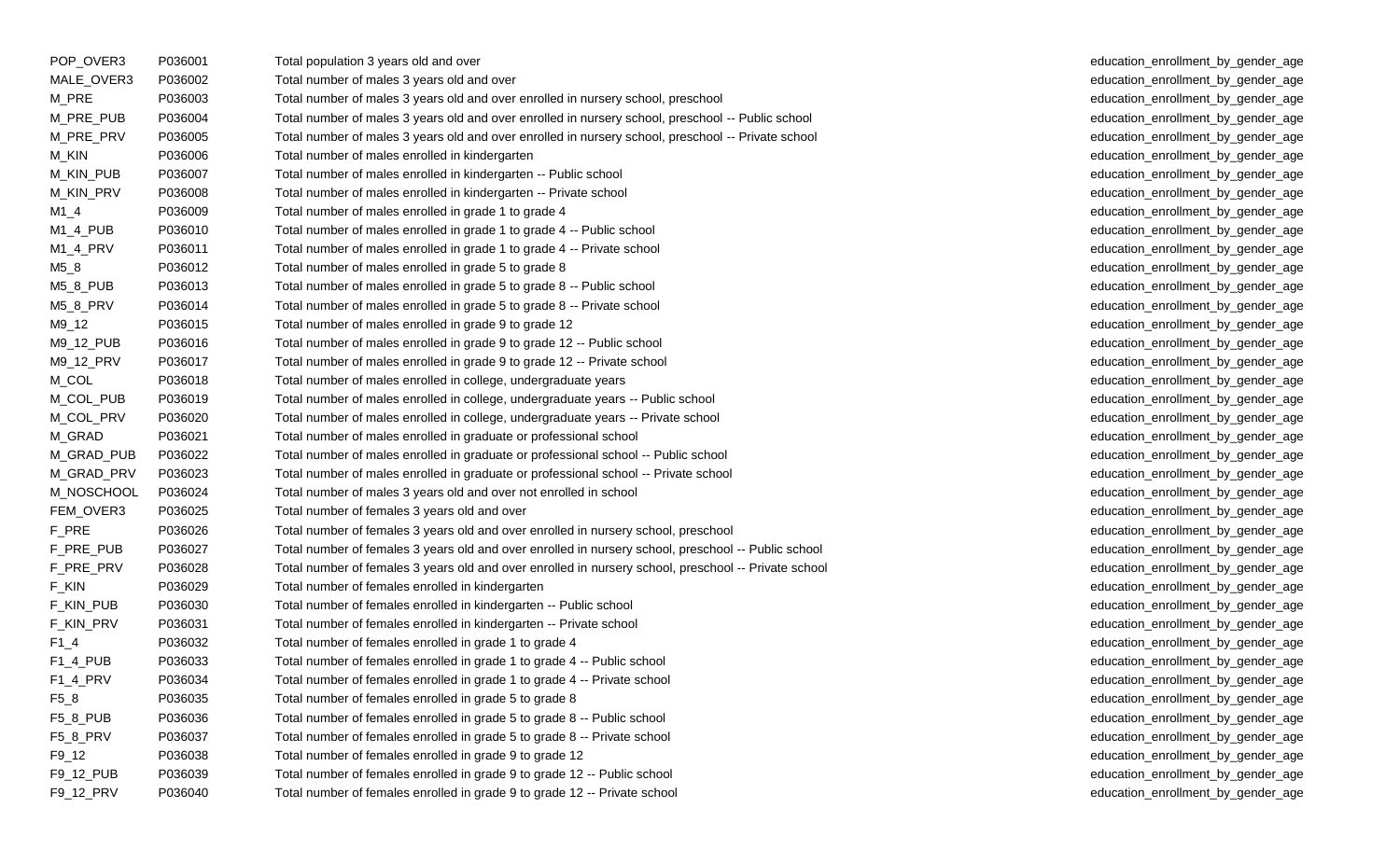| F_COL           | P036041 | Total number of females enrolled in college, undergraduate years                                                          |
|-----------------|---------|---------------------------------------------------------------------------------------------------------------------------|
| F_COL_PUB       | P036042 | Total number of females enrolled in college, undergraduate years -- Public school                                         |
| F_COL_PRV       | P036043 | Total number of females enrolled in college, undergraduate years -- Private school                                        |
| F_GRAD          | P036044 | Total number of females enrolled in graduate or professional school                                                       |
| F_GRAD_PUB      | P036045 | Total number of females enrolled in graduate or professional school -- Public school                                      |
| F_GRAD_PRV      | P036046 | Total number of females enrolled in graduate or professional school -- Private school                                     |
| F_NOSCHOOL      | P036047 | Total number of females 3 years old and over not enrolled in school                                                       |
| POP_OVER25      | P037001 | Total population 25 years and over                                                                                        |
| M_OVER25        | P037002 | Male population 25 years and over                                                                                         |
| M_NOSCHOOL      | P037003 | Male population 25 years and over with no schooling completed                                                             |
| M_LT4           | P037004 | Male population 25 years and over with highest level of schooling equalling Nursery to 4th grade                          |
| $M5_6$          | P037005 | Male population 25 years and over with highest level of schooling equalling 5th and 6th grade                             |
| $M7_8$          | P037006 | Male population 25 years and over with highest level of schooling equalling 7th and 8th grade                             |
| M9              | P037007 | Male population 25 years and over with highest level of schooling equalling 9th grade                                     |
| M10             | P037008 | Male population 25 years and over with highest level of schooling equalling 10th grade                                    |
| M11             | P037009 | Male population 25 years and over with highest level of schooling equalling 11th grade                                    |
| M12_NO_DIP      | P037010 | Male population 25 years and over with highest level of schooling equalling 12th grade, no diploma                        |
| M_HSGRAD        | P037011 | Male population 25 years and over with highest level of schooling equalling High school graduate (includes equivalency)   |
| M_COL_LT1       | P037012 | Male population 25 years and over with highest level of schooling equalling Some college, less than 1 year                |
| M_COL_ND        | P037013 | Male population 25 years and over with highest level of schooling equalling Some college, 1 or more years, no degree      |
| M_ASSOC         | P037014 | Male population 25 years and over with highest level of schooling equalling Associate degree                              |
| M_BACH          | P037015 | Male population 25 years and over with highest level of schooling equalling Bachelor's degree                             |
| M_MAST          | P037016 | Male population 25 years and over with highest level of schooling equalling Master's degree                               |
| M_PROF          | P037017 | Male population 25 years and over with highest level of schooling equalling Professional school degree                    |
| M_PHD           | P037018 | Male population 25 years and over with highest level of schooling equalling Doctorate degree                              |
| F_OVER25        | P037019 | Female population 25 years and over                                                                                       |
| F_NOSCHOOL      | P037020 | No schooling completed                                                                                                    |
| $F_LTT4$        | P037021 | Female population 25 years and over with highest level of schooling equalling Nursery to 4th grade                        |
| $F5_6$          | P037022 | Female population 25 years and over with highest level of schooling equalling 5th and 6th grade                           |
| $F7_8$          | P037023 | Female population 25 years and over with highest level of schooling equalling 7th and 8th grade                           |
| F9              | P037024 | Female population 25 years and over with highest level of schooling equalling 9th grade                                   |
| F <sub>10</sub> | P037025 | Female population 25 years and over with highest level of schooling equalling 10th grade                                  |
| F11             | P037026 | Female population 25 years and over with highest level of schooling equalling 11th grade                                  |
| F12_NO_DIP      | P037027 | Female population 25 years and over with highest level of schooling equalling 12th grade, no diploma                      |
| F_HSGRAD        | P037028 | Female population 25 years and over with highest level of schooling equalling High school graduate (includes equivalency) |
| F_COL_LT1       | P037029 | Female population 25 years and over with highest level of schooling equalling Some college, less than 1 year              |
| F_COL_ND        | P037030 | Female population 25 years and over with highest level of schooling equalling Some college, 1 or more years, no degree    |
| F_ASSOC         | P037031 | Female population 25 years and over with highest level of schooling equalling Associate degree                            |
| F_BACH          | P037032 | Female population 25 years and over with highest level of schooling equalling Bachelor's degree                           |
| <b>F_MAST</b>   | P037033 | Female population 25 years and over with highest level of schooling equalling Master's degree                             |

education\_enrollment\_by\_gender\_age education enrollment by gender age education\_enrollment\_by\_gender\_age education\_enrollment\_by\_gender\_age education\_enrollment\_by\_gender\_age education\_enrollment\_by\_gender\_age education\_enrollment\_by\_gender\_age education\_attainment\_by\_gender\_age education attainment by gender age education\_attainment\_by\_gender\_age education\_attainment\_by\_gender\_age education\_attainment\_by\_gender\_age education\_attainment\_by\_gender\_age education\_attainment\_by\_gender\_age education\_attainment\_by\_gender\_age education\_attainment\_by\_gender\_age education\_attainment\_by\_gender\_age education\_attainment\_by\_gender\_age education\_attainment\_by\_gender\_age education\_attainment\_by\_gender\_age education\_attainment\_by\_gender\_age education\_attainment\_by\_gender\_age education\_attainment\_by\_gender\_age education\_attainment\_by\_gender\_age education\_attainment\_by\_gender\_age education\_attainment\_by\_gender\_age education\_attainment\_by\_gender\_age education\_attainment\_by\_gender\_age education\_attainment\_by\_gender\_age education\_attainment\_by\_gender\_age education\_attainment\_by\_gender\_age education\_attainment\_by\_gender\_age education\_attainment\_by\_gender\_age education\_attainment\_by\_gender\_age education\_attainment\_by\_gender\_age education\_attainment\_by\_gender\_age education\_attainment\_by\_gender\_age education\_attainment\_by\_gender\_age education\_attainment\_by\_gender\_age education\_attainment\_by\_gender\_age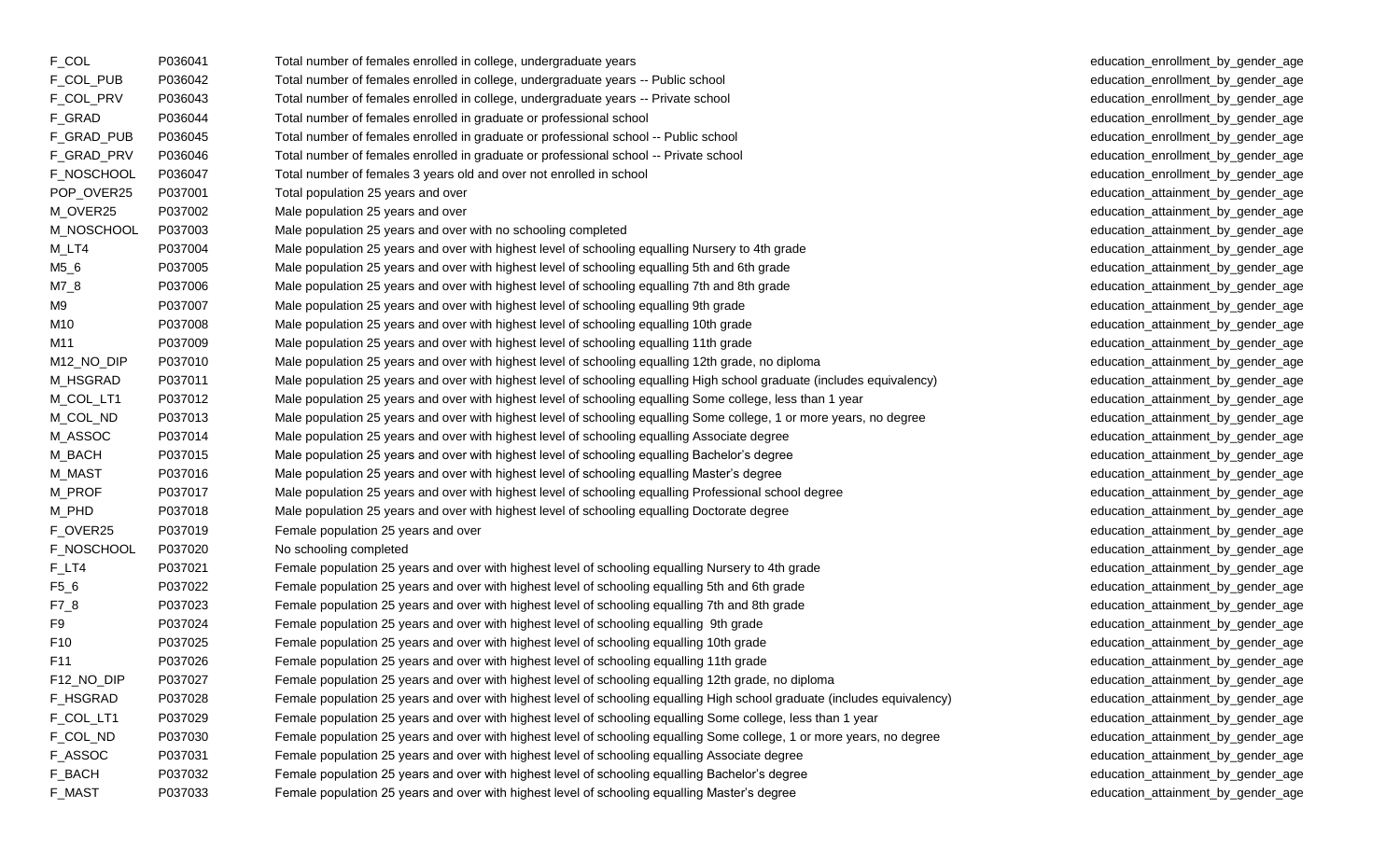| F_PROF           | P037034 | Female population 25 years and over with highest level of schooling equalling Professional school deg |
|------------------|---------|-------------------------------------------------------------------------------------------------------|
| F_PHD            | P037035 | Female population 25 years and over with highest level of schooling equalling Doctorate degree        |
| POP_OVER16       | P043001 | Total population 16 years and over                                                                    |
| M_OVER16         | P043002 | Male population 16 years and over                                                                     |
| M_LABFOR         | P043003 | Male population 16 years and over in labor force                                                      |
| <b>M_ARMFOR</b>  | P043004 | Male population 16 years and over in Armed Forces                                                     |
| M_CIVIL          | P043005 | Male population 16 years and over, civilian                                                           |
| M_EMPL           | P043006 | Male population 16 years and over, civilian , employed                                                |
| M_UNEMPL         | P043007 | Male population 16 years and over, civilian, unemployed                                               |
| M_NOTLABOR       | P043008 | Male population 16 years and over, civilian not in labor force                                        |
| F_OVER16         | P043009 | Female population 16 years and over                                                                   |
| <b>F_LABFOR</b>  | P043010 | Female population 16 years and over in labor force                                                    |
| <b>F_ARMFOR</b>  | P043011 | Female population 16 years and over in Armed Forces                                                   |
| F_CIVIL          | P043012 | Female population 16 years and over, civilian                                                         |
| F_EMPL           | P043013 | Female population 16 years and over, civilian, employed                                               |
| F_UNEMPL         | P043014 | Female population 16 years and over, civilian, unemployed                                             |
| F_NOTLABOR       | P043015 | Female population 16 years and over, civilian, not in labor force                                     |
| TOT_HSHLD        | P052001 | Total number of households                                                                            |
| INC_LT10K        | P052002 | Number of Households with income less than \$10,000                                                   |
| <b>INC10_15K</b> | P052003 | Number of Households with income \$10,000 to \$14,999                                                 |
| <b>INC15_20K</b> | P052004 | Number of Households with income \$15,000 to \$19,999                                                 |
| <b>INC20_25K</b> | P052005 | Number of Households with income \$20,000 to \$24,999                                                 |
| INC25_30K        | P052006 | Number of Households with income \$25,000 to \$29,999                                                 |
| INC30_35K        | P052007 | Number of Households with income \$30,000 to \$34,999                                                 |
| INC35_40K        | P052008 | Number of Households with income \$35,000 to \$39,999                                                 |
| <b>INC40_45K</b> | P052009 | Number of Households with income \$40,000 to \$44,999                                                 |
| <b>INC45_50K</b> | P052010 | Number of Households with income \$45,000 to \$49,999                                                 |
| <b>INC50_60K</b> | P052011 | Number of Households with income \$50,000 to \$59,999                                                 |
| <b>INC60_75K</b> | P052012 | Number of Households with income \$60,000 to \$74,999                                                 |
| INC75_100K       | P052013 | Number of Households with income \$75,000 to \$99,999                                                 |
| IN100_125K       | P052014 | Number of Households with income \$100,000 to \$124,999                                               |
| IN125_150K       | P052015 | Number of Households with income \$125,000 to \$149,999                                               |
| IN150_200K       | P052016 | Number of Households with income \$150,000 to \$199,999                                               |
| IN_GT200K        | P052017 | Number of Households with income \$200,000 or more                                                    |
| INC_MED_HS       | P053001 | Median household income in 1999 (dollars)                                                             |
| INC_AGG_HS       | P054001 | Aggregate household income in 1999 (dollars)                                                          |
| INC_LT200K       | P054002 | Aggregate income of all households earning less than \$200,000 each (dollars)                         |
| INC_GT200K       | P054003 | Aggregate income of all households earning \$200,000 or more each (dollars)                           |
| TOT_FAM          | P076001 | Total number of families                                                                              |
| FM_LT10K         | P076002 | Number of families with income less than \$10,000                                                     |

FROF POSTOS4 FEMALE present in the school of school degree education attainment\_by\_gender\_age education\_attainment\_by\_gender\_age employment\_status\_by\_gender employment\_status\_by\_gender employment\_status\_by\_gender employment\_status\_by\_gender employment\_status\_by\_gender employment\_status\_by\_gender employment\_status\_by\_gender employment\_status\_by\_gender employment\_status\_by\_gender employment\_status\_by\_gender employment\_status\_by\_gender employment\_status\_by\_gender employment\_status\_by\_gender employment\_status\_by\_gender employment\_status\_by\_gender income\_by\_household income\_by\_household income\_by\_household income\_by\_household income\_by\_household income\_by\_household income\_by\_household income\_by\_household income\_by\_household income\_by\_household income\_by\_household income\_by\_household income\_by\_household income\_by\_household income\_by\_household income\_by\_household income\_by\_household income\_by\_household income\_by\_household income\_by\_household income\_by\_household income\_by\_familytype income\_by\_familytype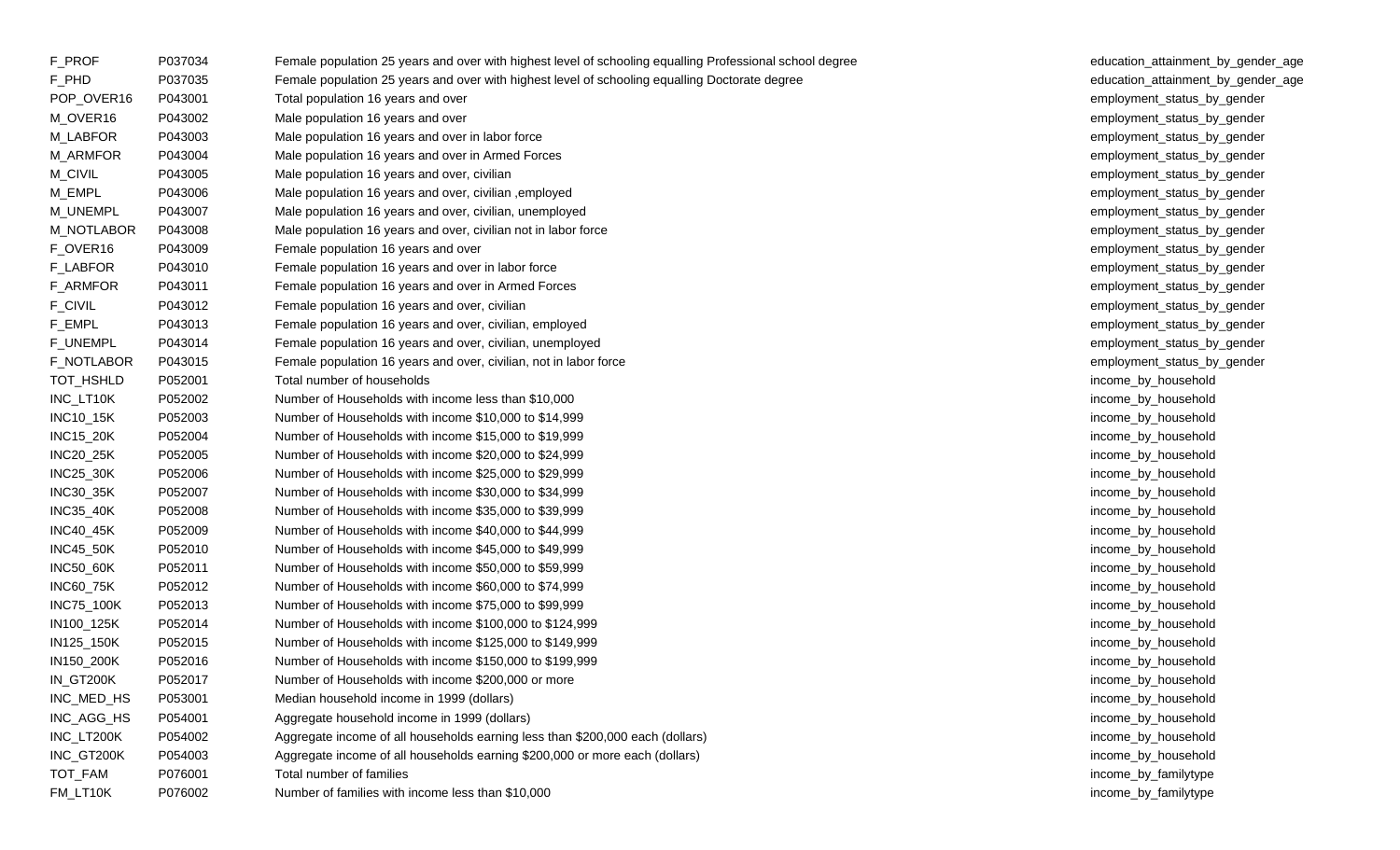| FM10_15K   | P076003 | Number of families with income \$10,000 to \$14,999                              |
|------------|---------|----------------------------------------------------------------------------------|
| FM15_20K   | P076004 | Number of families with income \$15,000 to \$19,999                              |
| FM20_25K   | P076005 | Number of families with income \$20,000 to \$24,999                              |
| FM25_30K   | P076006 | Number of families with income \$25,000 to \$29,999                              |
| FM30_35K   | P076007 | Number of families with income \$30,000 to \$34,999                              |
| FM35_40K   | P076008 | Number of families with income \$35,000 to \$39,999                              |
| FM40_45K   | P076009 | Number of families with income \$40,000 to \$44,999                              |
| FM45_50K   | P076010 | Number of families with income \$45,000 to \$49,999                              |
| FM50_60K   | P076011 | Number of families with income \$50,000 to \$59,999                              |
| FM60_75K   | P076012 | Number of families with income \$60,000 to \$74,999                              |
| FM75_100K  | P076013 | Number of families with income \$75,000 to \$99,999                              |
| FM100_125K | P076014 | Number of families with income \$100,000 to \$124,999                            |
| FM125_150K | P076015 | Number of families with income \$125,000 to \$149,999                            |
| FM150_200K | P076016 | Number of families with income \$150,000 to \$199,999                            |
| FM_GT200K  | P076017 | Number of families with income \$200,000 or more                                 |
| INC_MED_FM | P077001 | Median family income in 1999 (dollars)                                           |
| INC_AGG_FM | P078001 | Aggregate family income in 1999 (dollars)                                        |
| FMA_LT200K | P078002 | Aggregate income of all families earning less than \$200,000 each (dollars)      |
| FMA_GT200K | P078003 | Aggregate income of all families earning \$200,000 or more each (dollars)        |
| TOT_NONFAM | P079001 | Total nonfamily households                                                       |
| NF_LT10K   | P079002 | Number of nonfamily households with income less than \$10,000                    |
| NF10_15K   | P079003 | Number of nonfamily households with income \$10,000 to \$14,999                  |
| NF15_20K   | P079004 | Number of nonfamily households with income \$15,000 to \$19,999                  |
| NF20_25K   | P079005 | Number of nonfamily households with income \$20,000 to \$24,999                  |
| NF25_30K   | P079006 | Number of nonfamily households with income \$25,000 to \$29,999                  |
| NF30_35K   | P079007 | Number of nonfamily households with income \$30,000 to \$34,999                  |
| NF35_40K   | P079008 | Number of nonfamily households with income \$35,000 to \$39,999                  |
| NF40_45K   | P079009 | Number of nonfamily households with income \$40,000 to \$44,999                  |
| NF45_50K   | P079010 | Number of nonfamily households with income \$45,000 to \$49,999                  |
| NF50_60K   | P079011 | Number of nonfamily households with income \$50,000 to \$59,999                  |
| NF60_75K   | P079012 | Number of nonfamily households with income \$60,000 to \$74,999                  |
| NF75_100K  | P079013 | Number of nonfamily households with income \$75,000 to \$99,999                  |
| NF100_125K | P079014 | Number of nonfamily households with income \$100,000 to \$124,999                |
| NF125_150K | P079015 | Number of nonfamily households with income \$125,000 to \$149,999                |
| NF150_200K | P079016 | Number of nonfamily households with income \$150,000 to \$199,999                |
| NF_GT200K  | P079017 | Number of nonfamily households with income \$200,000 or more                     |
| INC_MED_NF | P080001 | Median nonfamily household income in 1999 (dollars)                              |
| INC_AGG_NF | P081001 | Aggregate nonfamily household income in 1999 (dollars)                           |
| NFA_LT200K | P081002 | Aggregate income of all nonfamily households earning less than \$200,000 each (o |
| NFA_GT200K | P081003 | Aggregate income of all nonfamily households earning \$200,000 or more each (do  |

income\_by\_familytype income\_by\_familytype income\_by\_familytype income\_by\_familytype income\_by\_familytype income\_by\_familytype income\_by\_familytype income\_by\_familytype income\_by\_familytype income\_by\_familytype income\_by\_familytype income\_by\_familytype income\_by\_familytype income\_by\_familytype income\_by\_familytype income\_by\_familytype income\_by\_familytype income\_by\_familytype income\_by\_familytype income\_by\_familytype income\_by\_familytype income\_by\_familytype income\_by\_familytype income\_by\_familytype income\_by\_familytype income\_by\_familytype income\_by\_familytype income\_by\_familytype income\_by\_familytype income\_by\_familytype income\_by\_familytype income\_by\_familytype income\_by\_familytype income\_by\_familytype income\_by\_familytype income\_by\_familytype income\_by\_familytype income\_by\_familytype dollars) and all nonfamilytype income of all nonfamilytype income of all nonfamilytype income\_by\_familytype ollars) and all non-familytype income of all nonfamilytype income by familytype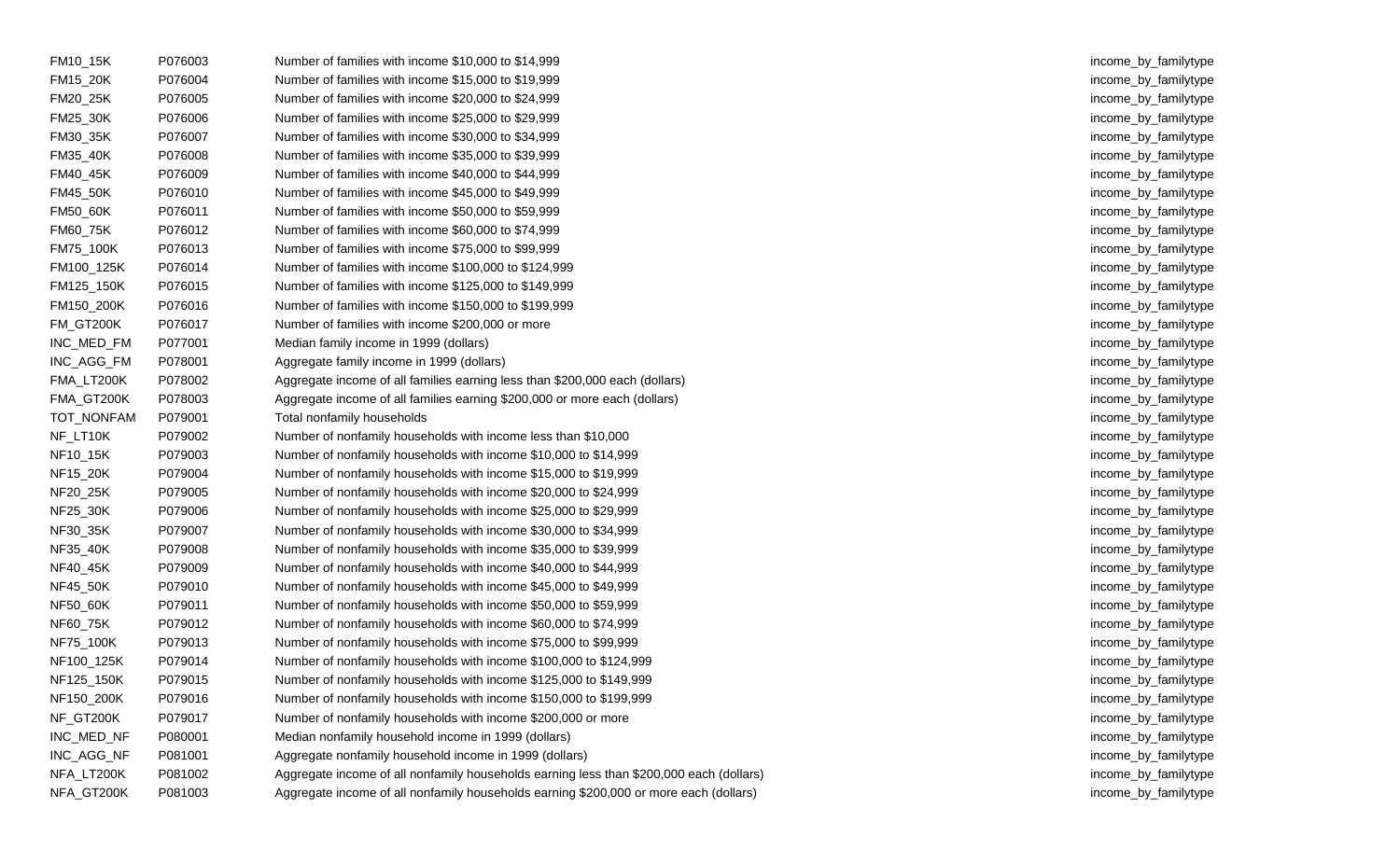| INC_CAPITA | P082001 | Per capita income in 1999 (dollars)                                                                    | income_by_familytype              |
|------------|---------|--------------------------------------------------------------------------------------------------------|-----------------------------------|
| POP_POV    | P087001 | Total population for whom poverty status is determined                                                 | income_poverty_levels_by_age      |
| INC_POV_Y  | P087002 | Population with income in 1999 below poverty level                                                     | income_poverty_levels_by_age      |
| POV_LT5    | P087003 | Population with income in 1999 below poverty level -- under 5 years old                                | income_poverty_levels_by_age      |
| POV_5      | P087004 | Population with income in 1999 below poverty level -- 5 years old                                      | income_poverty_levels_by_age      |
| POV6_11    | P087005 | Population with income in 1999 below poverty level -- 6 to 11 years old                                | income_poverty_levels_by_age      |
| POV12_17   | P087006 | Population with income in 1999 below poverty level -- 12 to 17 years old                               | income_poverty_levels_by_age      |
| POV18_64   | P087007 | Population with income in 1999 below poverty level -- 18 to 64 years old                               | income_poverty_levels_by_age      |
| POV65_74   | P087008 | Population with income in 1999 below poverty level -- 65 to 74 years old                               | income_poverty_levels_by_age      |
| POV_GT75   | P087009 | Population with income in 1999 below poverty level -- 75 years old and over                            | income_poverty_levels_by_age      |
| INC_POV_N  | P087010 | Population with income in 1999 at or above poverty level                                               | income_poverty_levels_by_age      |
| NPOV_LT5   | P087011 | Population with income in 1999 at or above poverty level -- under 5 years old                          | income_poverty_levels_by_age      |
| NPOV_5     | P087012 | Population with income in 1999 at or above poverty level -- 5 years old                                | income_poverty_levels_by_age      |
| NPOV6_11   | P087013 | Population with income in 1999 at or above poverty level -- 6 to 11 years old                          | income_poverty_levels_by_age      |
| NPOV12_17  | P087014 | Population with income in 1999 at or above poverty level -- 12 to 17 years old                         | income_poverty_levels_by_age      |
| NPOV18_64  | P087015 | Population with income in 1999 at or above poverty level -- 18 to 64 years old                         | income_poverty_levels_by_age      |
| NPOV65_74  | P087016 | Population with income in 1999 at or above poverty level -- 65 to 74 years old                         | income_poverty_levels_by_age      |
| NPOV_GT75  | P087017 | Population with income in 1999 at or above poverty level -- 75 years old and over                      | income_poverty_levels_by_age      |
| TOT_HOUSE  | H001001 | Total number of housing units                                                                          | housing_residency_characteristics |
| SAMP_HOUSE | H002001 | Sampled number of housing units using unweighted sampling                                              | housing_residency_characteristics |
| SAMP_OCC   | H002002 | Number of occupied housing units (sample)                                                              | housing_residency_characteristics |
| SAMP_VAC   | H002003 | Number of vacant housing units (sample)                                                                | housing_residency_characteristics |
| ALL_HOUSE  | H003001 | 100% count of housing units (extrapolation of sampling)                                                | housing_residency_characteristics |
| TOT_HOUSE  | H006001 | Total number of housing units                                                                          | housing_residency_characteristics |
| OCC_HOUSE  | H006002 | Number of occupied housing units                                                                       | housing_residency_characteristics |
| VAC_HOUSE  | H006003 | Number of vacant housing units                                                                         | housing_residency_characteristics |
| TOT_OCC_HS | H007001 | <b>Total Occupied Housing Units</b>                                                                    | housing_residency_characteristics |
| OCC_OWNER  | H007002 | Owner occupied housing units                                                                           | housing_residency_characteristics |
| OCC_RENTER | H007003 | Renter occupied housing units                                                                          | housing_residency_characteristics |
| TOT_OCC_HS | H009001 | <b>Total Occupied Housing Units</b>                                                                    | housing_residency_characteristics |
| HS_WHITE   | H009002 | Number of occupied housing units where householder is White alone                                      | housing_residency_characteristics |
| HS_BLACK   | H009003 | Number of occupied housing units where householder is Black or African American alone                  | housing_residency_characteristics |
| HS_NATV    | H009004 | Number of occupied housing units where householder is American Indian and Alaska Native alone          | housing_residency_characteristics |
| HS_ASN     | H009005 | Number of occupied housing units where householder is Asian alone                                      | housing_residency_characteristics |
| HS_ISLND   | H009006 | Number of occupied housing units where householder is Native Hawaiian and Other Pacific Islander alone | housing_residency_characteristics |
| HS_OTHER   | H009007 | Number of occupied housing units where householder is Some other race alone                            | housing_residency_characteristics |
| HS_MULTI   | H009008 | Number of occupied housing units where householder is Two or more races                                | housing_residency_characteristics |
| TOT_OCC_HS | H016001 | <b>Total Occupied Housing Units</b>                                                                    | housing_residency_characteristics |
| OCC_1PER   | H016002 | Number of occupied housing units with 1 person                                                         | housing_residency_characteristics |
| OCC_2PER   | H016003 | Number of occupied housing units with 2 persons                                                        | housing_residency_characteristics |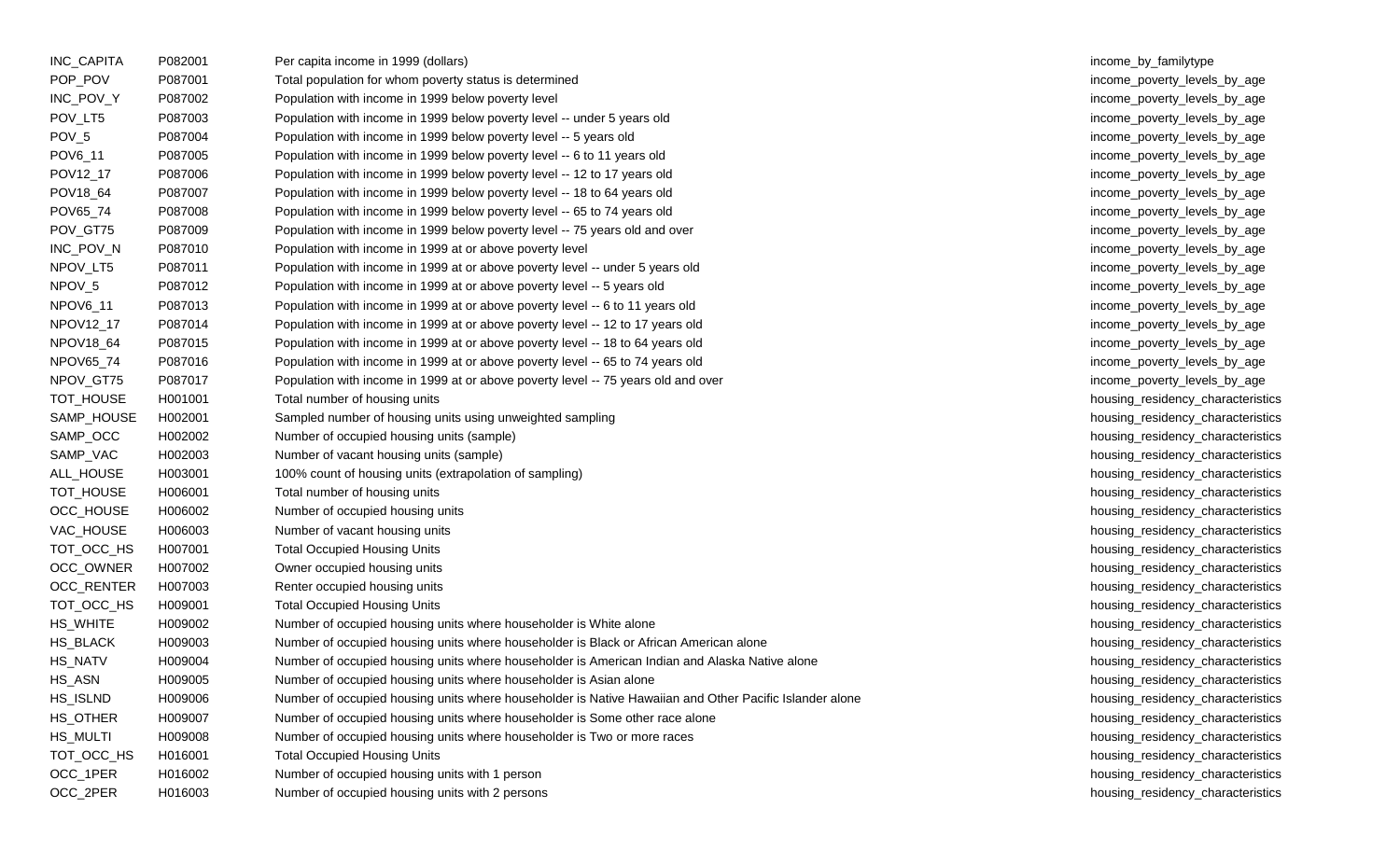| OCC_3PER   | H016004 | Number of occupied housing units with 3 persons                                                               |
|------------|---------|---------------------------------------------------------------------------------------------------------------|
| OCC_4PER   | H016005 | Number of occupied housing units with 4 persons                                                               |
| OCC_5PER   | H016006 | Number of occupied housing units with 5 persons                                                               |
| OCC_6PER   | H016007 | Number of occupied housing units with 6 persons                                                               |
| OCC_7PER   | H016008 | Number of occupied housing units with 7 or more persons                                                       |
| TOT_OCC_HS | H011001 | <b>Total Occupied Housing Units</b>                                                                           |
| OCC_OWNER  | H011002 | Owner occupied housing units                                                                                  |
| OWN_WHITE  | H011003 | Number of owner occupied housing units where householder is White alone                                       |
| OWN_BLACK  | H011004 | Number of owner occupied housing units where householder is Black or African American alone                   |
| OWN_NATV   | H011005 | Number of owner occupied housing units where householder is American Indian and Alaska Native alone           |
| OWN_ASN    | H011006 | Number of owner occupied housing units where householder is Asian alone                                       |
| OWN_ISLND  | H011007 | Number of owner occupied housing units where householder is Native Hawaiian and Other Pacific Islander alone  |
| OWN_OTHER  | H011008 | Number of owner occupied housing units where householder is Some other race alone                             |
| OWN_MULTI  | H011009 | Number of owner occupied housing units where householder is Two or more races                                 |
| OCC_RENTER | H011010 | Renter occupied housing units                                                                                 |
| RNTR_WHITE | H011011 | Number of renter occupied housing units where householder is White alone                                      |
| RNTR_BLACK | H011012 | Number of renter occupied housing units where householder is Black or African American alone                  |
| RNTR_NATV  | H011013 | Number of renter occupied housing units where householder is American Indian and Alaska Native alone          |
| RNTR_ASN   | H011014 | Number of renter occupied housing units where householder is Asian alone                                      |
| RNTR_ISLND | H011015 | Number of renter occupied housing units where householder is Native Hawaiian and Other Pacific Islander alone |
| RNTR_OTHER | H011016 | Number of renter occupied housing units where householder is Some other race alone                            |
| RNTR_MULTI | H011017 | Number of renter occupied housing units where householder is Two or more races                                |
| TOT_OCC_HS | H014001 | <b>Total Occupied Housing Units</b>                                                                           |
| OCC_OWNER  | H014002 | Owner occupied housing units                                                                                  |
| OWN15_24   | H014003 | Number of owner occupied housing units where householder is 15 to 24 years old                                |
| OWN25_34   | H014004 | Number of owner occupied housing units where householder is 25 to 34 years old                                |
| OWN35_44   | H014005 | Number of owner occupied housing units where householder is 35 to 44 years old                                |
| OWN45_54   | H014006 | Number of owner occupied housing units where householder is 45 to 54 years old                                |
| OWN55_59   | H014007 | Number of owner occupied housing units where householder is 55 to 59 years old                                |
| OWN60_64   | H014008 | Number of owner occupied housing units where householder is 60 to 64 years old                                |
| OWN65_74   | H014009 | Number of owner occupied housing units where householder is 65 to 74 years old                                |
| OWN75_84   | H014010 | Number of owner occupied housing units where householder is 75 to 84 years old                                |
| OWN_GT85   | H014011 | Number of owner occupied housing units where householder is 85 years old and over                             |
| OCC_RENTER | H014012 | Renter occupied housing units                                                                                 |
| RNT15_24   | H014013 | Number of renter occupied housing units where householder is 15 to 24 years old                               |
| RNT25_34   | H014014 | Number of renter occupied housing units where householder is 25 to 34 years old                               |
| RNT35_44   | H014015 | Number of renter occupied housing units where householder is 35 to 44 years old                               |
| RNT45_54   | H014016 | Number of renter occupied housing units where householder is 45 to 54 years old                               |
| RNT55_59   | H014017 | Number of renter occupied housing units where householder is 55 to 59 years old                               |
| RNT60_64   | H014018 | Number of renter occupied housing units where householder is 60 to 64 years old                               |

housing\_residency\_characteristics housing\_residency\_characteristics housing\_residency\_characteristics housing\_residency\_characteristics housing residency characteristics housing\_owner\_rental\_demographics housing\_owner\_rental\_demographics housing \_owner\_rental\_demographics housing owner rental demographics housing \_owner \_rental \_demographics housing \_owner \_rental \_demographics housing owner rental demographics housing \_owner \_rental \_demographics housing owner rental demographics housing\_owner\_rental\_demographics housing owner rental demographics housing owner rental demographics housing owner rental demographics housing owner rental demographics housing owner rental demographics housing \_owner\_rental\_demographics housing\_owner\_rental\_demographics housing\_owner\_rental\_demographics housing\_owner\_rental\_demographics housing owner rental demographics housing\_owner\_rental\_demographics housing \_owner\_rental\_demographics housing\_owner\_rental\_demographics housing owner rental demographics housing\_owner\_rental\_demographics housing \_owner\_rental\_demographics housing\_owner\_rental\_demographics housing owner rental demographics housing\_owner\_rental\_demographics housing \_owner\_rental\_demographics housing\_owner\_rental\_demographics housing owner rental demographics housing\_owner\_rental\_demographics housing owner rental demographics housing owner rental demographics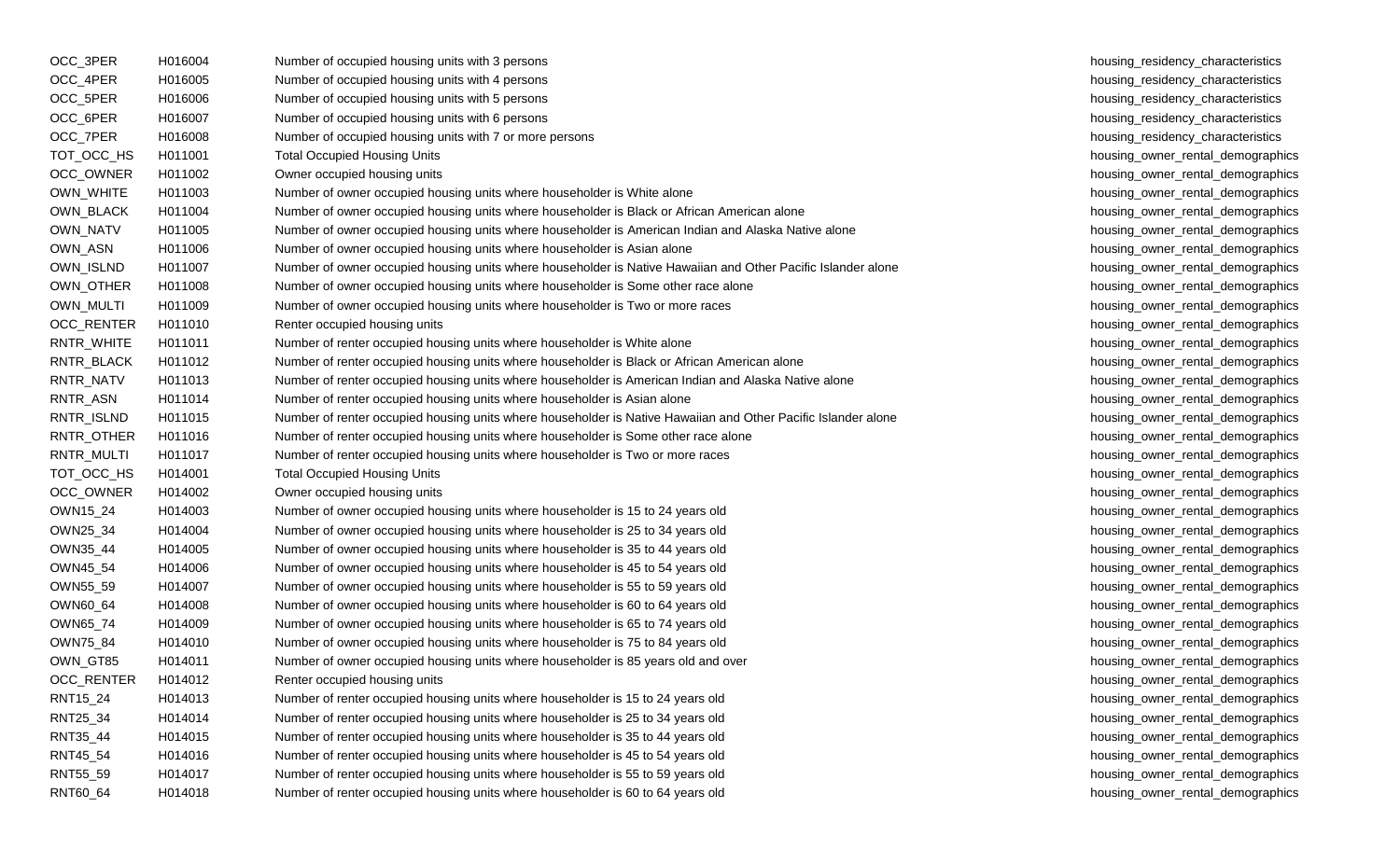| RNT65_74   | H014019 | Number of renter occupied housing units where householder is 65 to 74 years old    | housing_owner |
|------------|---------|------------------------------------------------------------------------------------|---------------|
| RNT75_84   | H014020 | Number of renter occupied housing units where householder is 75 to 84 years old    | housing_owner |
| RNT_GT85   | H014021 | Number of renter occupied housing units where householder is 85 years old and over | housing_owner |
| TOT_OCC_HS | H017001 | <b>Total Occupied Housing Units</b>                                                | housing_owner |
| OCC_OWNER  | H017002 | Owner occupied housing units                                                       | housing_owner |
| OWN_1PER   | H017003 | Number of owner occupied housing units with 1 person                               | housing_owner |
| OWN_2PER   | H017004 | Number of owner occupied housing units with 2 persons                              | housing_owner |
| OWN_3PER   | H017005 | Number of owner occupied housing units with 3 persons                              | housing_owner |
| OWN_4PER   | H017006 | Number of owner occupied housing units with 4 persons                              | housing_owner |
| OWN_5PER   | H017007 | Number of owner occupied housing units with 5 persons                              | housing_owner |
| OWN_6PER   | H017008 | Number of owner occupied housing units with 6 persons                              | housing_owner |
| OWN_7PER   | H017009 | Number of owner occupied housing units with 7 or more persons                      | housing_owner |
| OCC_RENTER | H017010 | Renter occupied housing units                                                      | housing_owner |
| RNT_1PER   | H017011 | Number of renter occupied housing units with 1 person                              | housing_owner |
| RNT_2PER   | H017012 | Number of renter occupied housing units with 2 persons                             | housing_owner |
| RNT_3PER   | H017013 | Number of renter occupied housing units with 3 persons                             | housing_owner |
| RNT_4PER   | H017014 | Number of renter occupied housing units with 4 persons                             | housing_owner |
| RNT_5PER   | H017015 | Number of renter occupied housing units with 5 persons                             | housing_owner |
| RNT_6PER   | H017016 | Number of renter occupied housing units with 6 persons                             | housing_owner |
| RNT_7PER   | H017017 | Number of renter occupied housing units with 7 or more persons                     | housing_owner |
| HSHLD_SIZE | H018001 | Average household size of all housing units                                        | housing_owner |
| HS_OWN_SZ  | H018002 | Average household size of owner occupied housing units                             | housing_owner |
| HS_RNT_SZ  | H018003 | Average household size of renter occupied housing units                            | housing_owner |
| TOT_OCC_HS | H020001 | <b>Total Occupied Housing Units</b>                                                | housing_owner |
| OCC_OWNER  | H020002 | Owner occupied housing units                                                       | housing_owner |
| OWN_LTHALF | H020003 | Owner occupied housing units with 0.50 or less occupants per room                  | housing_owner |
| OWNHALF_1  | H020004 | Owner occupied housing units with 0.51 to 1.00 occupants per room                  | housing_owner |
| OWN1_1HALF | H020005 | Owner occupied housing units with 1.01 to 1.50 occupants per room                  | housing_owner |
| OWN1HALF_2 | H020006 | Owner occupied housing units with 1.51 to 2.00 occupants per room                  | housing_owner |
| OWN_GT2    | H020007 | Owner occupied housing units with 2.01 or more occupants per room                  | housing_owner |
| OCC_RENTER | H020008 | Renter occupied housing units                                                      | housing_owner |
| RNT_LTHALF | H020009 | Renter occupied housing units with 0.50 or less occupants per room                 | housing_owner |
| RNTHALF_1  | H020010 | Renter occupied housing units with 0.51 to 1.00 occupants per room                 | housing_owner |
| RNT1_1HALF | H020011 | Renter occupied housing units with 1.01 to 1.50 occupants per room                 | housing_owner |
| RNT1HALF_2 | H020012 | Renter occupied housing units with 1.51 to 2.00 occupants per room                 | housing_owner |
| RNT_GT2    | H020013 | Renter occupied housing units with 2.01 or more occupants per room                 | housing_owner |
| TOT_HS_UNT | H023001 | <b>Total Housing Units</b>                                                         | housing_rooms |
| ROOMS1     | H023002 | Number of housing units with 1 room                                                | housing_rooms |
| ROOMS2     | H023003 | Number of housing units with 2 rooms                                               | housing_rooms |
| ROOMS3     | H023004 | Number of housing units with 3 rooms                                               | housing_rooms |
|            |         |                                                                                    |               |

housing owner rental demographics housing owner rental demographics PNT\_GT85 HOUSING\_CONNECTED housing\_owner\_rental\_demographics housing\_owner\_rental\_demographics housing\_owner\_rental\_demographics housing \_owner \_rental \_demographics housing \_owner\_rental\_demographics housing \_owner\_rental\_demographics housing \_owner \_rental \_demographics housing \_owner\_rental\_demographics housing \_owner \_rental \_demographics housing owner rental demographics housing\_owner\_rental\_demographics housing\_owner\_rental\_demographics housing\_owner\_rental\_demographics housing \_owner\_rental\_demographics housing\_owner\_rental\_demographics housing owner rental demographics housing\_owner\_rental\_demographics housing\_owner\_rental\_demographics housing\_owner\_rental\_demographics housing\_owner\_rental\_demographics housing\_owner\_rental\_demographics housing\_owner\_rental\_demographics housing\_owner\_rental\_demographics housing\_owner\_rental\_demographics housing\_owner\_rental\_demographics housing\_owner\_rental\_demographics housing\_owner\_rental\_demographics housing\_owner\_rental\_demographics housing\_owner\_rental\_demographics housing\_owner\_rental\_demographics housing\_owner\_rental\_demographics housing\_owner\_rental\_demographics housing\_owner\_rental\_demographics housing\_owner\_rental\_demographics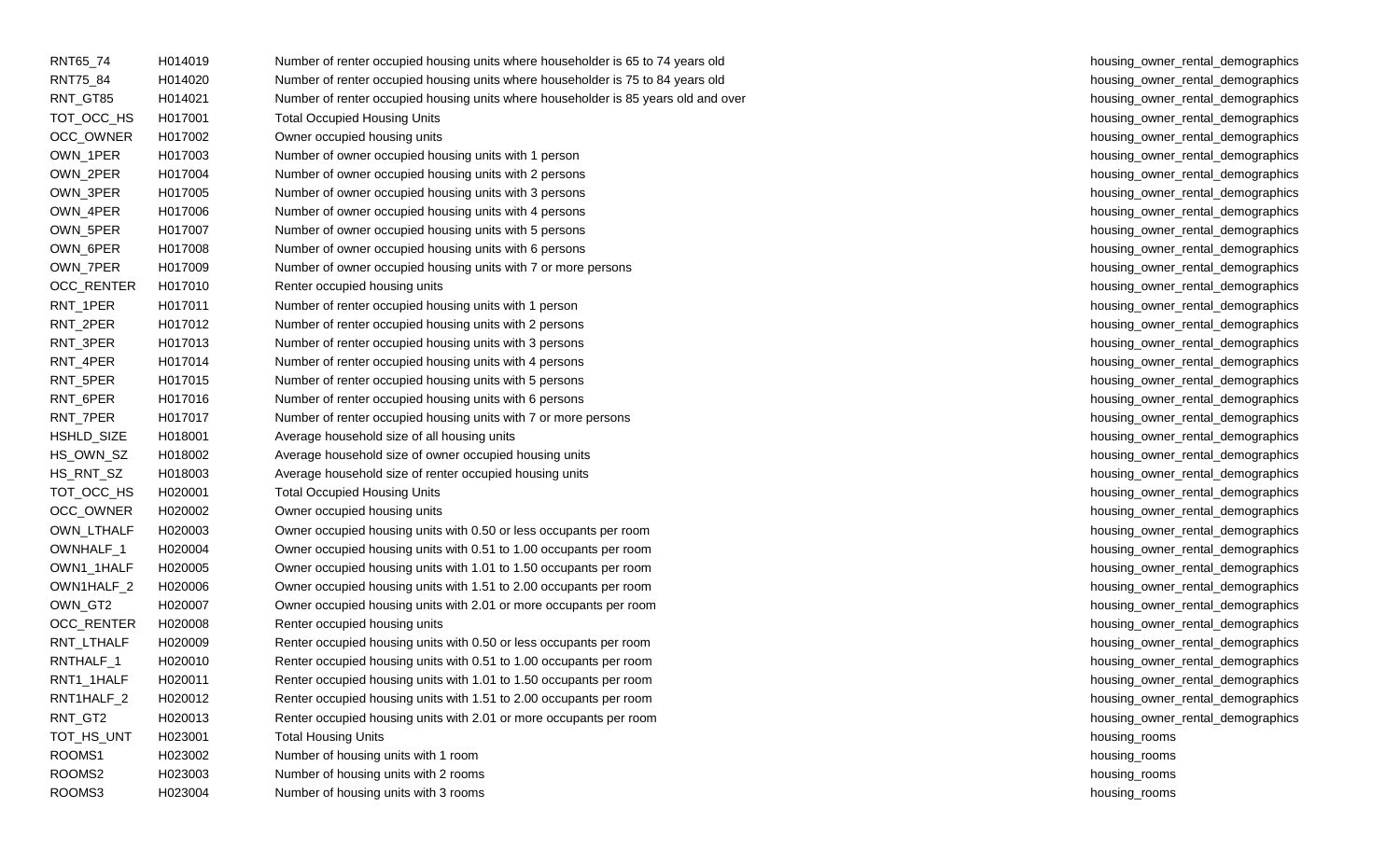| ROOMS4        | H023005 | Number of housing units with 4 rooms                           | housing_rooms |
|---------------|---------|----------------------------------------------------------------|---------------|
| ROOMS5        | H023006 | Number of housing units with 5 rooms                           | housing_rooms |
| ROOMS6        | H023007 | Number of housing units with 6 rooms                           | housing_rooms |
| ROOMS7        | H023008 | Number of housing units with 7 rooms                           | housing_rooms |
| ROOMS8        | H023009 | Number of housing units with 8 rooms                           | housing_rooms |
| ROOMS9        | H023010 | Number of housing units with 9 or more rooms                   | housing_rooms |
| MED_NUM_RM    | H024001 | Median number of rooms in all housing units                    | housing_rooms |
| AGG_NUM_RM    | H025001 | Aggregate number of rooms in all housing units                 | housing_rooms |
| TOT_OCC_HS    | H026001 | <b>Total Occupied Housing Units</b>                            | housing_rooms |
| OCC_OWNER     | H026002 | Total number of owner occupied housing units                   | housing_rooms |
| OWN_1RM       | H026003 | Number of owner occupied housing units with 1 room             | housing_rooms |
| OWN_2RM       | H026004 | Number of owner occupied housing units with 2 rooms            | housing_rooms |
| OWN_3RM       | H026005 | Number of owner occupied housing units with 3 rooms            | housing_rooms |
| OWN_4RM       | H026006 | Number of owner occupied housing units with 4 rooms            | housing_rooms |
| OWN_5RM       | H026007 | Number of owner occupied housing units with 5 rooms            | housing_rooms |
| OWN_6RM       | H026008 | Number of owner occupied housing units with 6 rooms            | housing_rooms |
| OWN_7RM       | H026009 | Number of owner occupied housing units with 7 rooms            | housing_rooms |
| OWN_8RM       | H026010 | Number of owner occupied housing units with 8 rooms            | housing_rooms |
| OWN_9RM       | H026011 | Number of owner occupied housing units with 9 or more rooms    | housing_rooms |
| OCC_RENTER    | H026012 | Total number of renter occupied housing units                  | housing_rooms |
| RNT_1RM       | H026013 | Number of renter occupied housing units with 1 room            | housing_rooms |
| RNT_2RM       | H026014 | Number of renter occupied housing units with 2 rooms           | housing_rooms |
| RNT_3RM       | H026015 | Number of renter occupied housing units with 3 rooms           | housing_rooms |
| RNT_4RM       | H026016 | Number of renter occupied housing units with 4 rooms           | housing_rooms |
| RNT_5RM       | H026017 | Number of renter occupied housing units with 5 rooms           | housing_rooms |
| RNT_6RM       | H026018 | Number of renter occupied housing units with 6 rooms           | housing_rooms |
| RNT_7RM       | H026019 | Number of renter occupied housing units with 7 rooms           | housing_rooms |
| RNT_8RM       | H026020 | Number of renter occupied housing units with 8 rooms           | housing_rooms |
| RNT_9RM       | H026021 | Number of renter occupied housing units with 9 or more rooms   | housing_rooms |
| TOT_UNITS     | H030001 | Total number of housing units                                  | housing_units |
| UNT_1_DET     | H030002 | Number of housing units with 1 unit, detached in the structure | housing_units |
| UNT_1_ATT     | H030003 | Number of housing units with 1 unit, attached in the structure | housing_units |
| $UNT_2$       | H030004 | Number of housing units with 2 units in the structure          | housing_units |
| <b>UNT3_4</b> | H030005 | Number of housing units with 3 or 4 units in the structure     | housing_units |
| <b>UNT5_9</b> | H030006 | Number of housing units with 5 to 9 units in the structure     | housing_units |
| UNT10_19      | H030007 | Number of housing units with 10 to 19 units in the structure   | housing_units |
| UNT20_49      | H030008 | Number of housing units with 20 to 49 units in the structure   | housing_units |
| UNT_GT50      | H030009 | Number of housing units with 50 or more units in the structure | housing_units |
| UNT_MOBL      | H030010 | Number of mobile homes as housing units                        | housing_units |
| UNT_BRVV      | H030011 | Number of Boats, RVs, vans, etc. as housing units              | housing_units |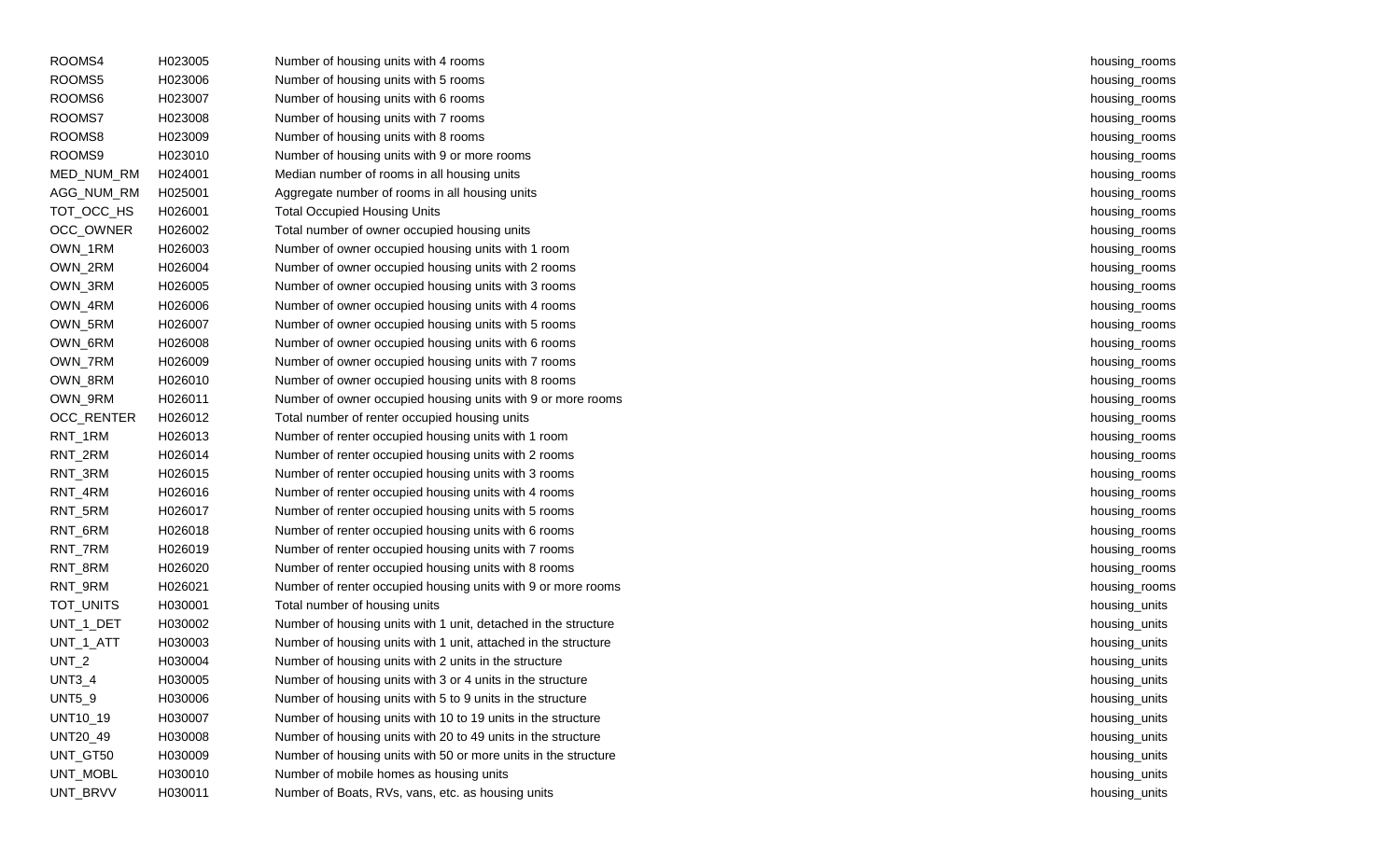| TOT_OCC_HS        | H032001 | Total occupied housing units                                                   | housing_units |
|-------------------|---------|--------------------------------------------------------------------------------|---------------|
| OCC_OWNER         | H032002 | Owner occupied housing units                                                   | housing_units |
| UNTOC1_DET        | H032003 | Number of owner occupied housing units with 1 unit, detached in the structure  | housing_units |
| UNTOC1_ATT        | H032004 | Number of owner occupied housing units with 1 unit, attached in the structure  | housing_units |
| UNTOC2            | H032005 | Number of owner occupied housing units with 2 units in the structure           | housing_units |
| UNTOC3_4          | H032006 | Number of owner occupied housing units with 3 or 4 units in the structure      | housing_units |
| UNTOC5_9          | H032007 | Number of owner occupied housing units with 5 to 9 units in the structure      | housing_units |
| <b>UNTOC10_19</b> | H032008 | Number of owner occupied housing units with 10 to 19 units in the structure    | housing_units |
| UNTOC20_49        | H032009 | Number of owner occupied housing units with 20 to 49 units in the structure    | housing_units |
| UNTOC_GT50        | H032010 | Number of owner occupied housing units with 50 or more units in the structure  | housing_units |
| UNTOC_MOBL        | H032011 | Number of owner occupied mobile homes                                          | housing_units |
| UNTOC_BRVV        | H032012 | Number of owner occupied Boats, RVs, vans, etc.                                | housing_units |
| OCC_RENTER        | H032013 | Renter occupied housing units                                                  | housing_units |
| UNTRT1_DET        | H032014 | Number of renter occupied housing units with 1 unit, detached in the structure | housing_units |
| UNTRT1_ATT        | H032015 | Number of renter occupied housing units with 1 unit, attached in the structure | housing_units |
| UNTRT2            | H032016 | Number of renter occupied housing units with 2 units in the structure          | housing_units |
| UNTRT3_4          | H032017 | Number of renter occupied housing units with 3 or 4 units in the structure     | housing_units |
| UNTRT5_9          | H032018 | Number of renter occupied housing units with 5 to 9 units in the structure     | housing_units |
| <b>UNTRT10_19</b> | H032019 | Number of renter occupied housing units with 10 to 19 units in the structure   | housing_units |
| <b>UNTRT20_49</b> | H032020 | Number of renter occupied housing units with 20 to 49 units in the structure   | housing_units |
| UNTRT_GT50        | H032021 | Number of renter occupied housing units with 50 or more units in the structure | housing_units |
| UNTRT_MOBL        | H032022 | Number of renter occupied mobile homes                                         | housing_units |
| UNTRT_BRVV        | H032023 | Number of renter occupied Boats, RVs, vans, etc.                               | housing_units |
| TOT_HS_UNT        | H034001 | <b>Total Housing Units</b>                                                     | housing_struc |
| <b>BUILT99_00</b> | H034002 | Number of housing units built 1999 to March 2000                               | housing_struc |
| <b>BUILT95_98</b> | H034003 | Number of housing units built 1995 to 1998                                     | housing_struc |
| <b>BUILT90_94</b> | H034004 | Number of housing units built 1990 to 1994                                     | housing_struc |
| <b>BUILT80_89</b> | H034005 | Number of housing units built 1980 to 1989                                     | housing_struc |
| <b>BUILT70_79</b> | H034006 | Number of housing units built 1970 to 1979                                     | housing_struc |
| <b>BUILT60_69</b> | H034007 | Number of housing units built 1960 to 1969                                     | housing_struc |
| <b>BUILT50_59</b> | H034008 | Number of housing units built 1950 to 1959                                     | housing_struc |
| <b>BUILT40_49</b> | H034009 | Number of housing units built 1940 to 1949                                     | housing_struc |
| BUILT_LT39        | H034010 | Number of housing units built 1939 or earlier                                  | housing_struc |
| <b>BUILT_MED</b>  | H035001 | Median year structures built                                                   | housing_struc |
| TOT_OCC_HS        | H037001 | <b>Total Occupied Housing Units</b>                                            | housing_struc |
| OCCOWN_MED        | H037002 | Owner occupied housing units - Median year structure built                     | housing_struc |
| OCCRNT_MED        | H037003 | Renter occupied housing units - Median year structure built                    | housing_struc |
| TOT_OCC_HS        | H040001 | <b>Total Occupied Housing Units</b>                                            | housing_ame   |
| UTIL_GAS          | H040002 | Number of housing units heated by Utility gas                                  | housing_ame   |
| TANK_GAS          | H040003 | Number of housing units heated by Bottled, tank, or LP gas                     | housing_ame   |

housing\_structure\_age housing\_structure\_age housing\_structure\_age housing\_structure\_age housing\_structure\_age housing\_structure\_age housing\_structure\_age housing\_structure\_age housing\_structure\_age housing\_structure\_age housing\_structure\_age housing\_structure\_age housing\_structure\_age housing\_structure\_age housing\_amenities\_by\_tenure housing\_amenities\_by\_tenure housing\_amenities\_by\_tenure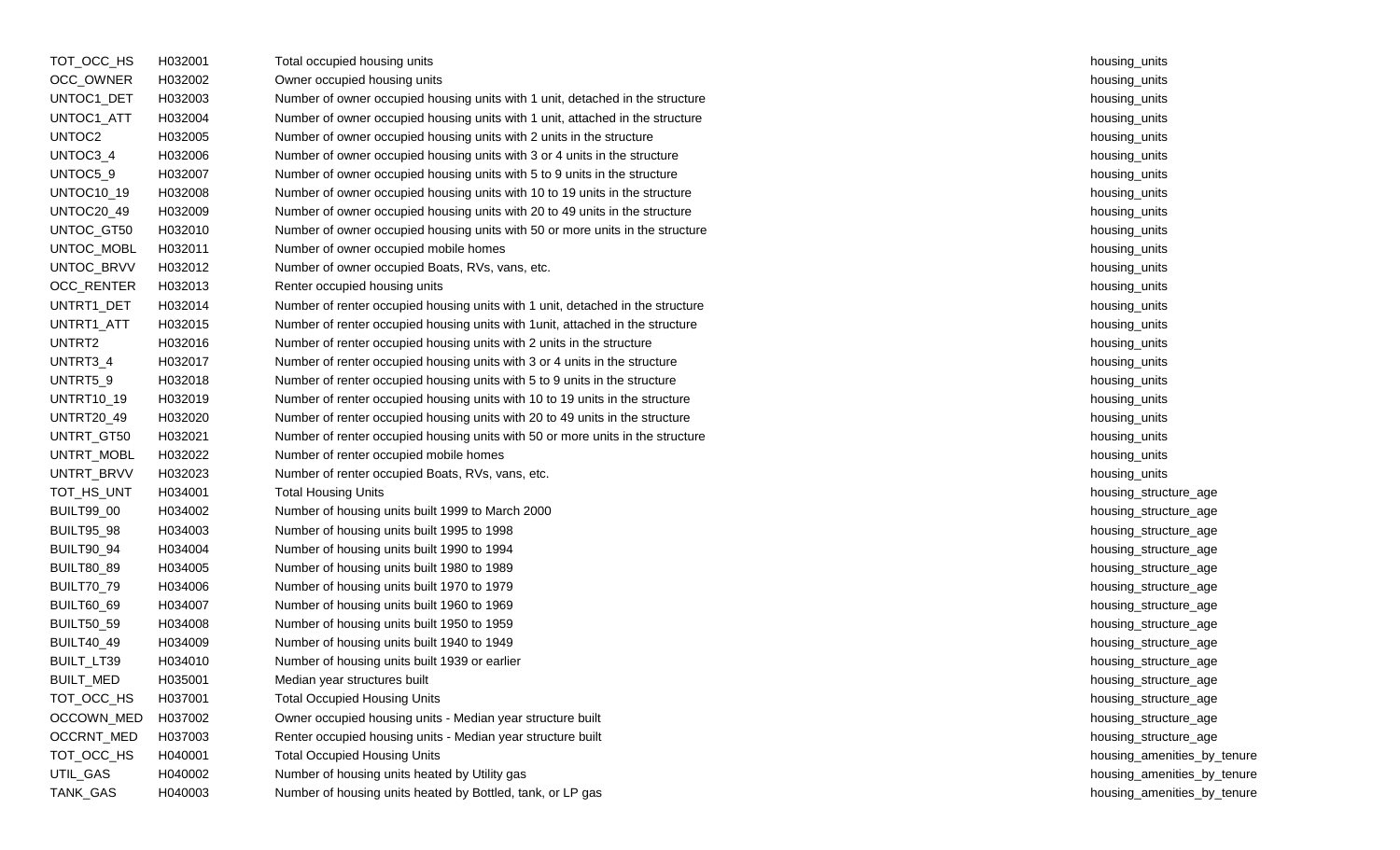| <b>ELEC</b>       | H040004 | Number of housing units heated by Electricity                                |
|-------------------|---------|------------------------------------------------------------------------------|
| <b>FUEL</b>       | H040005 | Number of housing units heated by Fuel oil, kerosene, etc.                   |
| COAL              | H040006 | Number of housing units heated by Coal or coke                               |
| <b>WOOD</b>       | H040007 | Number of housing units heated by Wood                                       |
| <b>SOLAR</b>      | H040008 | Number of housing units heated by Solar energy                               |
| <b>OTHER</b>      | H040009 | Number of housing units heated by Other fuel                                 |
| <b>NONE</b>       | H040010 | Number of housing units not heated by fuel                                   |
| TOT_OCC_HS        | H044001 | <b>Total Occupied Housing Units</b>                                          |
| OCC_OWNER         | H044002 | Owner occupied housing units                                                 |
| OWN_VHCL_0        | H044003 | Number of owner occupied housing units with no vehicle available             |
| OWN_VHCL_1        | H044004 | Number of owner occupied housing units with 1 vehicle available              |
| OWN_VHCL_2        | H044005 | Number of owner occupied housing units with 2 vehicles available             |
| OWN_VHCL_3        | H044006 | Number of owner occupied housing units with 3 vehicles available             |
| OWN_VHCL_4        | H044007 | Number of owner occupied housing units with 4 vehicles available             |
| OWN_VHCL_5        | H044008 | Number of owner occupied housing units with 5 or more vehicles available     |
| OCC_RENTER        | H044009 | Renter occupied housing units                                                |
| RNT_VHCL_0        | H044010 | Number of renter occupied housing units with no vehicle available            |
| RNT_VHCL_1        | H044011 | Number of renter occupied housing units with 1 vehicle available             |
| RNT_VHCL_2        | H044012 | Number of renter occupied housing units with 2 vehicles available            |
| RNT_VHCL_3        | H044013 | Number of renter occupied housing units with 3 vehicles available            |
| RNT_VHCL_4        | H044014 | Number of renter occupied housing units with 4 vehicles available            |
| RNT_VHCL_5        | H044015 | Number of renter occupied housing units with 5 or more vehicles available    |
| TOT_HS_UNT        | H047001 | <b>Total Housing Units</b>                                                   |
| HS_PLMB           | H047002 | Number of housing units with complete plumbing facilities                    |
| HS_NOPLMB         | H047003 | Number of housing units lacking complete plumbing facilities                 |
| TOT_OCC_HS        | H048001 | <b>Total Occupied Housing Units</b>                                          |
| OCC_OWNER         | H048002 | Owner occupied housing units                                                 |
| OWN_PLMB          | H048003 | Number of owner occupied housing units with complete plumbing facilities     |
| OWN_NOPLMB        | H048004 | Number of owner occupied housing units lacking complete plumbing facilities  |
| OCC_RENTER        | H048005 | Renter occupied housing units                                                |
| RNT_PLMB          | H048006 | Number of renter occupied housing units with complete plumbing facilities    |
| RNT_NOPLMB        | H048007 | Number of renter occupied housing units lacking complete plumbing facilities |
| TOT_HS_UNT        | H050001 | <b>Total Housing Units</b>                                                   |
| HS_KTCH           | H050002 | Number of housing units with complete kitchen facilities                     |
| <b>HS_NOKTCH</b>  | H050003 | Number of housing units lacking complete kitchen facilities                  |
| TOT_OCC_HS        | H051001 | <b>Total Occupied Housing Units</b>                                          |
| OCC_OWNER         | H051002 | Owner occupied housing units                                                 |
| OWN_KTCH          | H051003 | Number of owner occupied housing units with complete kitchen facilities      |
| OWN_NOKTCH        | H051004 | Number of owner occupied housing units lacking complete kitchen facilities   |
| <b>OCC_RENTER</b> | H051005 | Renter occupied housing units                                                |

housing\_amenities\_by\_tenure housing\_amenities\_by\_tenure housing\_amenities\_by\_tenure housing\_amenities\_by\_tenure housing\_amenities\_by\_tenure housing\_amenities\_by\_tenure housing\_amenities\_by\_tenure housing\_amenities\_by\_tenure housing\_amenities\_by\_tenure housing\_amenities\_by\_tenure housing\_amenities\_by\_tenure housing\_amenities\_by\_tenure housing\_amenities\_by\_tenure housing\_amenities\_by\_tenure housing amenities by tenure housing\_amenities\_by\_tenure housing\_amenities\_by\_tenure housing\_amenities\_by\_tenure housing\_amenities\_by\_tenure housing\_amenities\_by\_tenure housing\_amenities\_by\_tenure housing\_amenities\_by\_tenure housing\_amenities\_by\_tenure housing amenities by tenure housing amenities by tenure housing\_amenities\_by\_tenure housing\_amenities\_by\_tenure housing amenities by tenure housing amenities by tenure housing\_amenities\_by\_tenure housing amenities by tenure housing amenities by tenure housing\_amenities\_by\_tenure housing\_amenities\_by\_tenure housing amenities by tenure housing\_amenities\_by\_tenure housing\_amenities\_by\_tenure housing\_amenities\_by\_tenure housing\_amenities\_by\_tenure housing\_amenities\_by\_tenure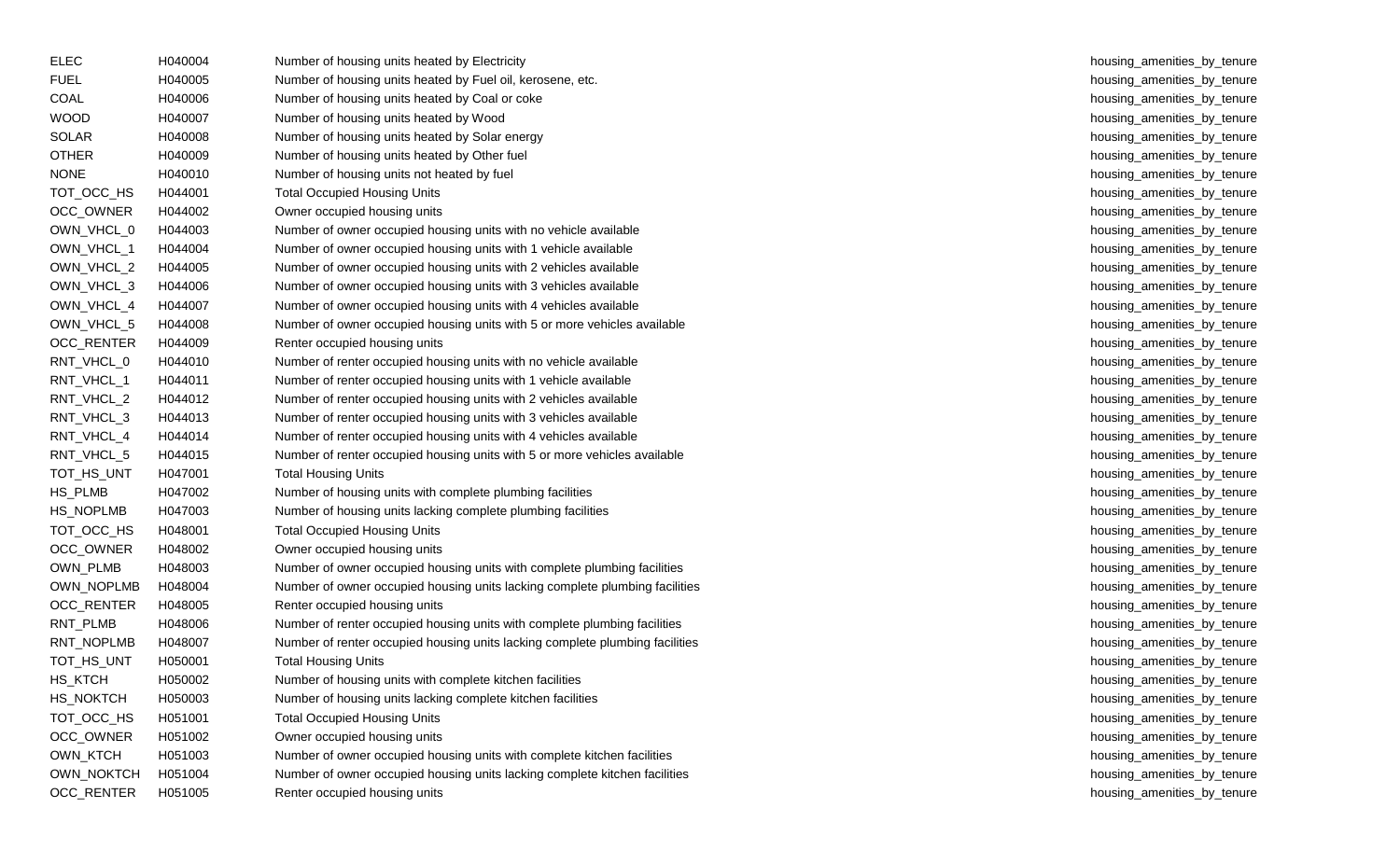| RNT_KTCH        | H051006 | Number of renter occupied housing units with complete kitchen facilities            |
|-----------------|---------|-------------------------------------------------------------------------------------|
| RNT_NOKTCH      | H051007 | Number of renter occupied housing units lacking complete kitchen facilities         |
| HS_RNT_OCC      | H054001 | Total number of specified renter-occupied housing units                             |
| RNT_CASH        | H054002 | Total number of specified renter-occupied housing units with cash rent (contract)   |
| O_LT100A        | H054003 | Specified renter-occupied housing units with cash rent (contract) less than \$100   |
| O100_149A       | H054004 | Specified renter-occupied housing units with cash rent (contract) \$100 to \$149    |
| O150_199A       | H054005 | Specified renter-occupied housing units with cash rent (contract) \$150 to \$199    |
| O200_249A       | H054006 | Specified renter-occupied housing units with cash rent (contract) \$200 to \$249    |
| O250_299A       | H054007 | Specified renter-occupied housing units with cash rent (contract) \$250 to \$299    |
| O300_349A       | H054008 | Specified renter-occupied housing units with cash rent (contract) \$300 to \$349    |
| O350_399A       | H054009 | Specified renter-occupied housing units with cash rent (contract) \$350 to \$399    |
| O400_449A       | H054010 | Specified renter-occupied housing units with cash rent (contract) \$400 to \$449    |
| O450_499A       | H054011 | Specified renter-occupied housing units with cash rent (contract) \$450 to \$499    |
| O500_549A       | H054012 | Specified renter-occupied housing units with cash rent (contract) \$500 to \$549    |
| O550_599A       | H054013 | Specified renter-occupied housing units with cash rent (contract) \$550 to \$599    |
| O600_649A       | H054014 | Specified renter-occupied housing units with cash rent (contract) \$600 to \$649    |
| O650_699A       | H054015 | Specified renter-occupied housing units with cash rent (contract) \$650 to \$699    |
| O700_749A       | H054016 | Specified renter-occupied housing units with cash rent (contract) \$700 to \$749    |
| O750_799A       | H054017 | Specified renter-occupied housing units with cash rent (contract) \$750 to \$799    |
| O800_899A       | H054018 | Specified renter-occupied housing units with cash rent (contract) \$800 to \$899    |
| O900_999A       | H054019 | Specified renter-occupied housing units with cash rent (contract) \$900 to \$999    |
| O10001249A      | H054020 | Specified renter-occupied housing units with cash rent (contract) \$1,000 to \$1,24 |
| O12501500A      | H054021 | Specified renter-occupied housing units with cash rent (contract) \$1,250 to \$1,49 |
| O15001999A      | H054022 | Specified renter-occupied housing units with cash rent (contract) \$1,500 to \$1,99 |
| O_GT2000A       | H054023 | Specified renter-occupied housing units with cash rent (contract) \$2,000 or more   |
| O_NOCASHA       | H054024 | Specified renter-occupied housing units with no cash rent (contract)                |
| HS_RNT_VAC      | H059001 | Total number of specified vacant-for-rent housing units                             |
| <b>V_LT100A</b> | H059002 | Specified vacant-for-rent housing units with requested rent less than \$100         |
| V100_149A       | H059003 | Specified vacant-for-rent housing units with requested rent \$100 to \$149          |
| V150_199A       | H059004 | Specified vacant-for-rent housing units with requested rent \$150 to \$199          |
| V200_249A       | H059005 | Specified vacant-for-rent housing units with requested rent \$200 to \$249          |
| V250_299A       | H059006 | Specified vacant-for-rent housing units with requested rent \$250 to \$299          |
| V300_349A       | H059007 | Specified vacant-for-rent housing units with requested rent \$300 to \$349          |
| V350_399A       | H059008 | Specified vacant-for-rent housing units with requested rent \$350 to \$399          |
| V400_449A       | H059009 | Specified vacant-for-rent housing units with requested rent \$400 to \$449          |
| V450_499A       | H059010 | Specified vacant-for-rent housing units with requested rent \$450 to \$499          |
| V500_549A       | H059011 | Specified vacant-for-rent housing units with requested rent \$500 to \$549          |
| V550_599A       | H059012 | Specified vacant-for-rent housing units with requested rent \$550 to \$599          |
| V600_649A       | H059013 | Specified vacant-for-rent housing units with requested rent \$600 to \$649          |
| V650_699A       | H059014 | Specified vacant-for-rent housing units with requested rent \$650 to \$699          |

housing amenities by tenure housing amenities by tenure housing\_rent\_statistics housing\_rent\_statistics housing\_rent\_statistics housing rent statistics housing\_rent\_statistics housing rent statistics housing\_rent\_statistics housing rent statistics housing\_rent\_statistics housing\_rent\_statistics housing rent statistics housing\_rent\_statistics housing\_rent\_statistics housing\_rent\_statistics housing\_rent\_statistics housing\_rent\_statistics housing\_rent\_statistics housing\_rent\_statistics housing rent statistics ed housing units with cash rent (contract)  $\sim$  1,1000 to \$1,249 housing rent (contract)  $\sim$  1,249 housing rent (contract)  $\sim$  1,249 housing rent (contract)  $\sim$  1,249 housing rent (contract)  $\sim$  1,249 housing rent (con occupied housing units with cash rent (contract)  $\sim$  1,250 housing rent (contract)  $\sim$  1,399 housing rent (contract)  $\sim$  1,499 housing rent (contract)  $\sim$  1,499 housing rent (contract)  $\sim$  1,499 housing rent (contract ed housing units with cash rent (contract)  $\sim$  1,500 to  $\sim$  1,500 to  $\sim$  1,500 to  $\sim$  1,500 to  $\sim$  1,500 to  $\sim$  1,500 to  $\sim$  1,500 to  $\sim$  1,500 to  $\sim$  1,500 to  $\sim$  1,500 to  $\sim$  1,500 to  $\sim$  1,500 to  $\sim$  1,500 housing rent statistics housing\_rent\_statistics housing\_rent\_statistics housing\_rent\_statistics housing\_rent\_statistics housing\_rent\_statistics housing\_rent\_statistics housing\_rent\_statistics housing rent statistics housing\_rent\_statistics housing\_rent\_statistics housing\_rent\_statistics housing\_rent\_statistics housing\_rent\_statistics housing\_rent\_statistics housing\_rent\_statistics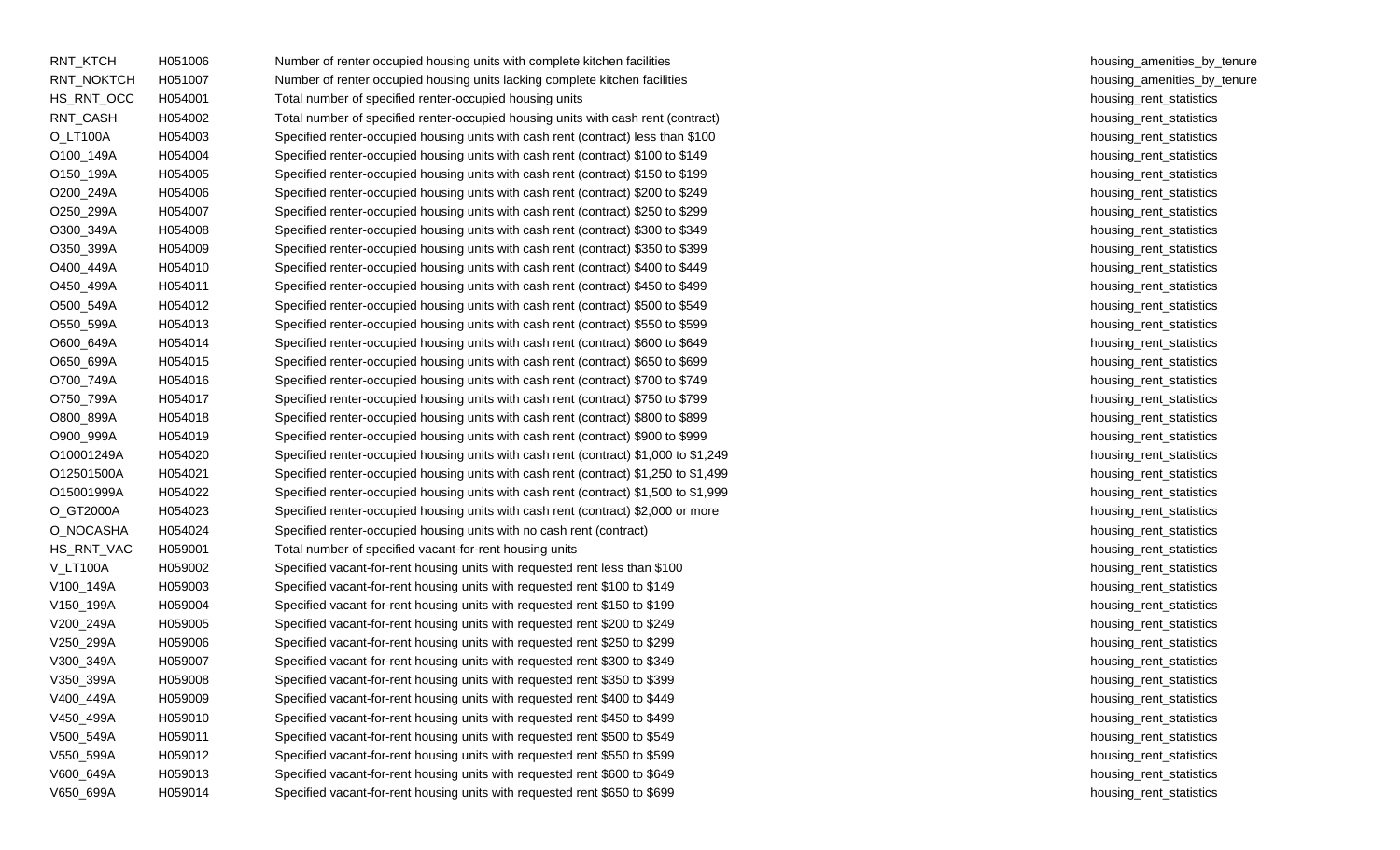| V700_749A       | H059015 | Specified vacant-for-rent housing units with requested rent \$700 to \$749                                | housing_rent_statistics |
|-----------------|---------|-----------------------------------------------------------------------------------------------------------|-------------------------|
| V750_799A       | H059016 | Specified vacant-for-rent housing units with requested rent \$750 to \$799                                | housing_rent_statistics |
| V800_899A       | H059017 | Specified vacant-for-rent housing units with requested rent \$800 to \$899                                | housing_rent_statistics |
| V900_999A       | H059018 | Specified vacant-for-rent housing units with requested rent \$900 to \$999                                | housing_rent_statistics |
| V10001249A      | H059019 | Specified vacant-for-rent housing units with requested rent \$1,000 to \$1,249                            | housing_rent_statistics |
| V12501500A      | H059020 | Specified vacant-for-rent housing units with requested rent \$1,250 to \$1,499                            | housing_rent_statistics |
| V15001999A      | H059021 | Specified vacant-for-rent housing units with requested rent \$1,500 to \$1,999                            | housing_rent_statistics |
| V_GT2000A       | H059022 | Specified vacant-for-rent housing units with requested rent \$2,000 or more                               | housing_rent_statistics |
| HS_RNT_OCC      | H062001 | Total number of specified renter-occupied housing units                                                   | housing_rent_statistics |
| RNT_CASHG       | H062002 | Total number of specified renter-occupied housing units with cash rent (gross)                            | housing_rent_statistics |
| <b>O_LT100G</b> | H062003 | Specified renter-occupied housing units with cash rent (gross) less than \$100                            | housing_rent_statistics |
| O100_149G       | H062004 | Specified renter-occupied housing units with cash rent (gross) \$100 to \$149                             | housing_rent_statistics |
| O150_199G       | H062005 | Specified renter-occupied housing units with cash rent (gross) \$150 to \$199                             | housing_rent_statistics |
| O200_249G       | H062006 | Specified renter-occupied housing units with cash rent (gross) \$200 to \$249                             | housing_rent_statistics |
| O250_299G       | H062007 | Specified renter-occupied housing units with cash rent (gross) \$250 to \$299                             | housing_rent_statistics |
| O300_349G       | H062008 | Specified renter-occupied housing units with cash rent (gross) \$300 to \$349                             | housing_rent_statistics |
| O350_399G       | H062009 | Specified renter-occupied housing units with cash rent (gross) \$350 to \$399                             | housing_rent_statistics |
| O400_449G       | H062010 | Specified renter-occupied housing units with cash rent (gross) \$400 to \$449                             | housing_rent_statistics |
| O450_499G       | H062011 | Specified renter-occupied housing units with cash rent (gross) \$450 to \$499                             | housing_rent_statistics |
| O500_549G       | H062012 | Specified renter-occupied housing units with cash rent (gross) \$500 to \$549                             | housing_rent_statistics |
| O550_599G       | H062013 | Specified renter-occupied housing units with cash rent (gross) \$550 to \$599                             | housing_rent_statistics |
| O600_649G       | H062014 | Specified renter-occupied housing units with cash rent (gross) \$600 to \$649                             | housing_rent_statistics |
| O650_699G       | H062015 | Specified renter-occupied housing units with cash rent (gross) \$650 to \$699                             | housing_rent_statistics |
| O700_749G       | H062016 | Specified renter-occupied housing units with cash rent (gross) \$700 to \$749                             | housing_rent_statistics |
| O750_799G       | H062017 | Specified renter-occupied housing units with cash rent (gross) \$750 to \$799                             | housing_rent_statistics |
| O800_899G       | H062018 | Specified renter-occupied housing units with cash rent (gross) \$800 to \$899                             | housing_rent_statistics |
| O900_999G       | H062019 | Specified renter-occupied housing units with cash rent (gross) \$900 to \$999                             | housing_rent_statistics |
| O10001249G      | H062020 | Specified renter-occupied housing units with cash rent (gross) \$1,000 to \$1,249                         | housing_rent_statistics |
| O12501500G      | H062021 | Specified renter-occupied housing units with cash rent (gross) \$1,250 to \$1,499                         | housing_rent_statistics |
| O15001999G      | H062022 | Specified renter-occupied housing units with cash rent (gross) \$1,500 to \$1,999                         | housing_rent_statistics |
| O_GT2000G       | H062023 | Specified renter-occupied housing units with cash rent (gross) \$2,000 or more                            | housing_rent_statistics |
| O_NOCASHG       | H062024 | Specified renter-occupied housing units with no cash rent (gross)                                         | housing_rent_statistics |
| HS_RNT_OCC      | H067001 | Total Specified renter-occupied housing units                                                             | housing_rent_statistics |
| BDRM_0          | H067002 | Number of specified renter-occupied housing units with no bedrooms                                        | housing_rent_statistics |
| BDRM0_RENT      | H067003 | Number of specified renter-occupied housing units with no bedrooms with cash rent                         | housing_rent_statistics |
| <b>B0_LT200</b> | H067004 | Number of specified renter-occupied housing units with no bedrooms with cash rent (gross) less than \$200 | housing_rent_statistics |
| B0_200_299      | H067005 | Number of specified renter-occupied housing units with no bedrooms with cash rent (gross) \$200 to \$299  | housing_rent_statistics |
| B0_300_499      | H067006 | Number of specified renter-occupied housing units with no bedrooms with cash rent (gross) \$300 to \$499  | housing_rent_statistics |
| B0_500_749      | H067007 | Number of specified renter-occupied housing units with no bedrooms with cash rent (gross) \$500 to \$749  | housing_rent_statistics |
| B0_750_999      | H067008 | Number of specified renter-occupied housing units with no bedrooms with cash rent (gross) \$750 to \$999  | housing_rent_statistics |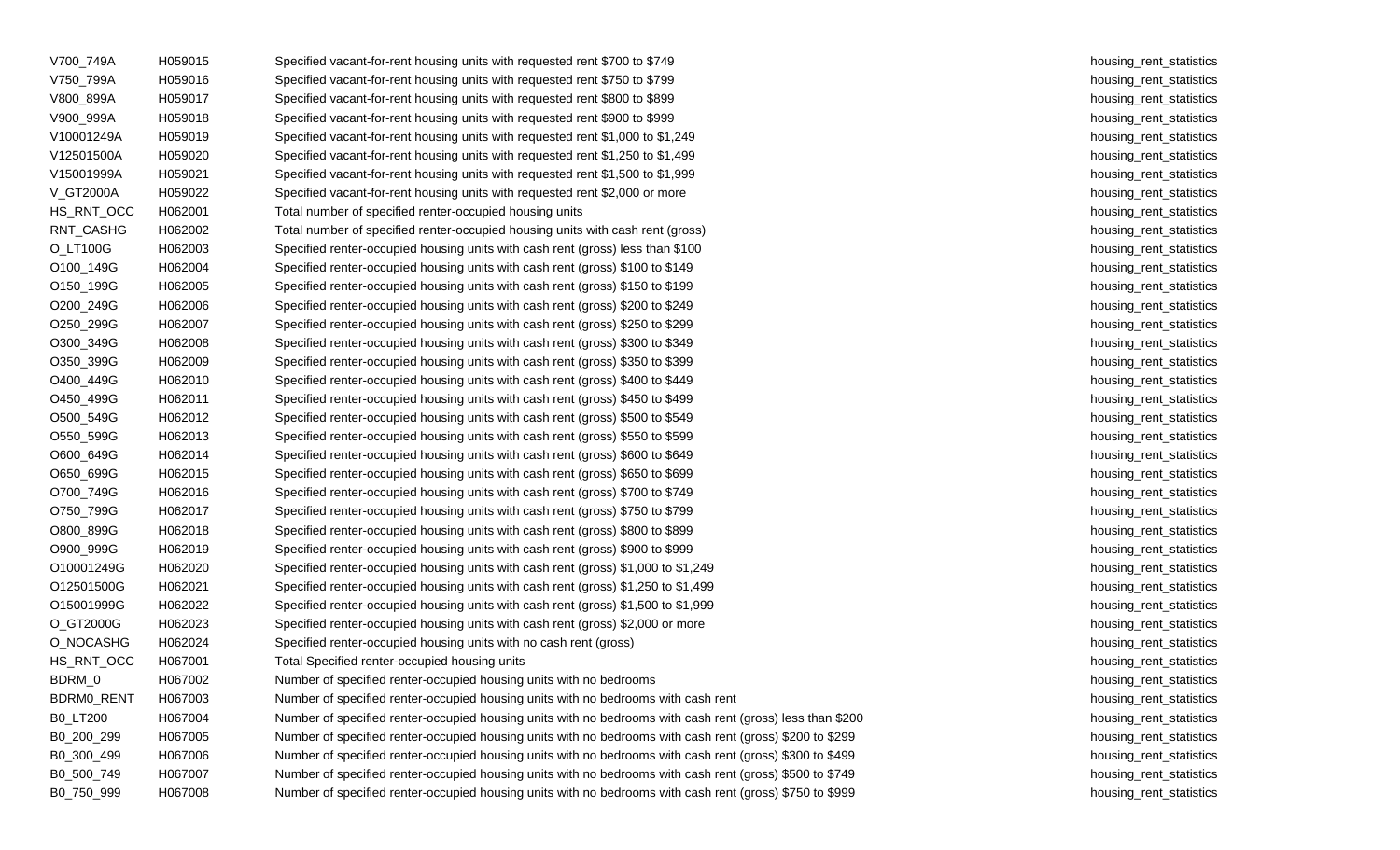| B0_GT1000        | H067009 | Number of specified renter-occupied housing units with no bedrooms with cash rent (gross) \$1,000 or more                  |
|------------------|---------|----------------------------------------------------------------------------------------------------------------------------|
| <b>BO_NORENT</b> | H067010 | Number of specified renter-occupied housing units with no bedrooms with no cash rent                                       |
| BDRM_1           | H067011 | Number of specified renter-occupied housing units with 1 bedroom                                                           |
| BDRM1_RENT       | H067012 | Number of specified renter-occupied housing units with 1 bedroom with cash rent                                            |
| B1_LT200         | H067013 | Number of specified renter-occupied housing units with 1 bedroom with cash rent (gross) less than \$200                    |
| B1_200_299       | H067014 | Number of specified renter-occupied housing units with 1 bedroom with cash rent (gross) \$200 to \$299                     |
| B1_300_499       | H067015 | Number of specified renter-occupied housing units with 1 bedroom with cash rent (gross) \$300 to \$499                     |
| B1_500_749       | H067016 | Number of specified renter-occupied housing units with 1 bedroom with cash rent (gross) \$500 to \$749                     |
| B1_750_999       | H067017 | Number of specified renter-occupied housing units with 1 bedroom with cash rent (gross) \$750 to \$999                     |
| B1_GT1000        | H067018 | Number of specified renter-occupied housing units with 1 bedroom with cash rent (gross) \$1,000 or more                    |
| <b>B1_NORENT</b> | H067019 | Number of specified renter-occupied housing units with 1 bedroom with no cash rent (gross)                                 |
| BDRM_2           | H067020 | Number of specified renter-occupied housing units with 2 bedrooms                                                          |
| BDRM2_RENT       | H067021 | Number of specified renter-occupied housing units with 2 bedrooms with cash rent                                           |
| B2_LT200         | H067022 | Number of specified renter-occupied housing units with 2 bedrooms with cash rent (gross) less than \$200                   |
| B2_200_299       | H067023 | Number of specified renter-occupied housing units with 2 bedrooms with cash rent (gross) \$200 to \$299                    |
| B2_300_499       | H067024 | Number of specified renter-occupied housing units with 2 bedrooms with cash rent (gross) \$300 to \$499                    |
| B2_500_749       | H067025 | Number of specified renter-occupied housing units with 2 bedrooms with cash rent (gross) \$500 to \$749                    |
| B2_750_999       | H067026 | Number of specified renter-occupied housing units with 2 bedrooms with cash rent (gross) \$750 to \$999                    |
| B2_GT1000        | H067027 | Number of specified renter-occupied housing units with 2 bedrooms with cash rent (gross) \$1,000 or more                   |
| <b>B2_NORENT</b> | H067028 | Number of specified renter-occupied housing units with 2 bedrooms with no cash rent                                        |
| BDRM_3           | H067029 | Number of specified renter-occupied housing units with 3 or more bedrooms                                                  |
| BDRM3_RENT       | H067030 | Number of specified renter-occupied housing units with 3 or more bedrooms with cash rent                                   |
| <b>B3_LT200</b>  | H067031 | Number of specified renter-occupied housing units with 3 or more bedrooms with cash rent (gross) less than \$200           |
| B3_200_299       | H067032 | Number of specified renter-occupied housing units with 3 or more bedrooms with cash rent (gross) \$200 to \$299            |
| B3_300_499       | H067033 | Number of specified renter-occupied housing units with 3 or more bedrooms with cash rent (gross) \$300 to \$499            |
| B3_500_749       | H067034 | Number of specified renter-occupied housing units with 3 or more bedrooms with cash rent (gross) \$500 to \$749            |
| B3_750_999       | H067035 | Number of specified renter-occupied housing units with 3 or more bedrooms with cash rent (gross) \$750 to \$999            |
| B3_GT1000        | H067036 | Number of specified renter-occupied housing units with 3 or more bedrooms with cash rent (gross) \$1,000 or more           |
| <b>B3_NORENT</b> | H067037 | Number of specified renter-occupied housing units with 3 or more bedrooms with no cash rent                                |
| HS_RNT_OCC       | H068001 | Total Specified renter-occupied housing units                                                                              |
| UTL_XTRA         | H068002 | Number of specified renter-occupied units that pay extra for one or more utilities                                         |
| UTL_NOXTRA       | H068003 | Number of specified renter-occupied units with no extra payment for any utilities                                          |
| HS_RNT_OCC       | H069001 | Total Specified renter-occupied housing units                                                                              |
| RNT_LT10P        | H069002 | Number of specified renter-occupied housing units with gross rent equalling less than 10 percent of household income in 19 |
| RNT10_14P        | H069003 | Number of specified renter-occupied housing units with gross rent equalling 10 to 14 percent of household income in 1999   |
| RNT15_19P        | H069004 | Number of specified renter-occupied housing units with gross rent equalling 15 to 19 percent of household income in 1999   |
| RNT20_24P        | H069005 | Number of specified renter-occupied housing units with gross rent equalling 20 to 24 percent of household income in 1999   |
| RNT25_29P        | H069006 | Number of specified renter-occupied housing units with gross rent equalling 25 to 29 percent of household income in 1999   |
| RNT30_34P        | H069007 | Number of specified renter-occupied housing units with gross rent equalling 30 to 34 percent of household income in 1999   |
| RNT35_39P        | H069008 | Number of specified renter-occupied housing units with gross rent equalling 35 to 39 percent of household income in 1999   |

housing\_rent\_statistics housing\_rent\_statistics housing\_rent\_statistics housing\_rent\_statistics housing\_rent\_statistics housing\_rent\_statistics housing\_rent\_statistics housing\_rent\_statistics housing\_rent\_statistics housing\_rent\_statistics housing\_rent\_statistics housing\_rent\_statistics housing\_rent\_statistics housing\_rent\_statistics housing\_rent\_statistics housing\_rent\_statistics housing\_rent\_statistics housing\_rent\_statistics housing\_rent\_statistics housing\_rent\_statistics housing\_rent\_statistics housing\_rent\_statistics housing\_rent\_statistics housing\_rent\_statistics housing\_rent\_statistics housing\_rent\_statistics housing\_rent\_statistics housing\_rent\_statistics housing\_rent\_statistics housing\_rent\_statistics housing\_rent\_statistics housing\_rent\_statistics housing\_rent\_statistics RNT10P Housing units with gross rent equality rent equality with gross rent equality rent equality rent equalling rent equality rent equality rent equality rent equality rent of  $\sim$ housing\_rent\_statistics housing\_rent\_statistics housing\_rent\_statistics housing\_rent\_statistics housing\_rent\_statistics housing\_rent\_statistics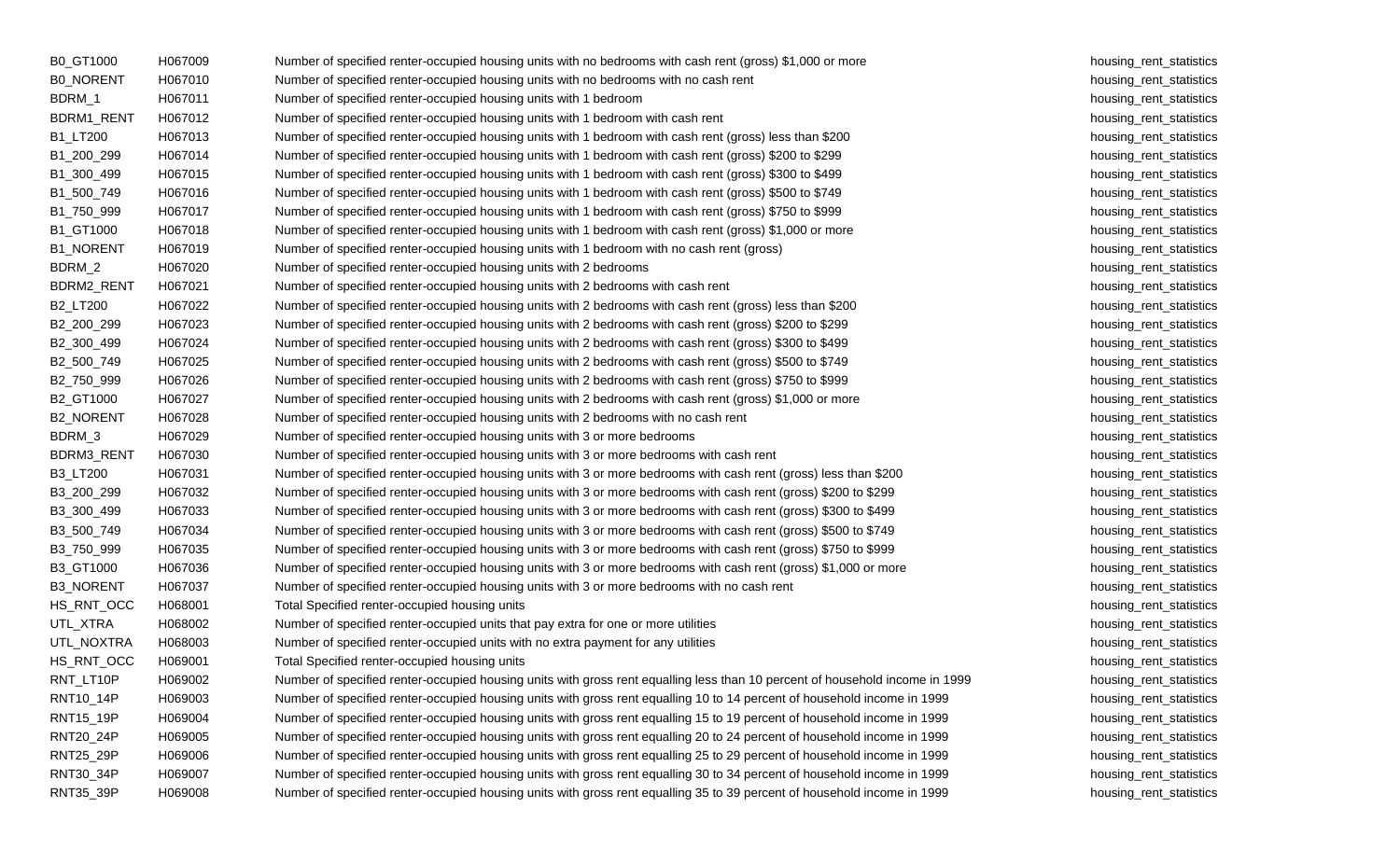| RNT40_49P        | H069009 | Number of specified renter-occupied housing units with gross rent equalling 40 to 49 percent of household income in 1999   | housing_rent_statistics   |
|------------------|---------|----------------------------------------------------------------------------------------------------------------------------|---------------------------|
| RNT_GT50P        | H069010 | Number of specified renter-occupied housing units with gross rent equalling 50 percent or more of household income in 1999 | housing_rent_statistics   |
| RNT_NC_P         | H069011 | Number of specified renter-occupied housing units with gross rent as a percentage of household income in 1999 not computed | housing_rent_statistics   |
| RNT_MED_P        | H070001 | Median gross rent as a percentage of household income in 1999 for all specified renter-occupied housing units              | housing_rent_statistics   |
| TOT_OWN_OC       | H084001 | Total Owner-occupied housing units                                                                                         | housing_value             |
| VAL_LT10K        | H084002 | Number of owner-occupied housing units valued at less than \$10,000                                                        | housing_value             |
| VAL10_15K        | H084003 | Number of owner-occupied housing units valued at \$10,000 to \$14,999                                                      | housing_value             |
| VAL15_20K        | H084004 | Number of owner-occupied housing units valued at \$15,000 to \$19,999                                                      | housing_value             |
| VAL20_25K        | H084005 | Number of owner-occupied housing units valued at \$20,000 to \$24,999                                                      | housing_value             |
| VAL25_30K        | H084006 | Number of owner-occupied housing units valued at \$25,000 to \$29,999                                                      | housing_value             |
| VAL30_35K        | H084007 | Number of owner-occupied housing units valued at \$30,000 to \$34,999                                                      | housing_value             |
| VAL35_40K        | H084008 | Number of owner-occupied housing units valued at \$35,000 to \$39,999                                                      | housing_value             |
| <b>VAL40_50K</b> | H084009 | Number of owner-occupied housing units valued at \$40,000 to \$49,999                                                      | housing_value             |
| VAL50_60K        | H084010 | Number of owner-occupied housing units valued at \$50,000 to \$59,999                                                      | housing_value             |
| VAL60_70K        | H084011 | Number of owner-occupied housing units valued at \$60,000 to \$69,999                                                      | housing_value             |
| <b>VAL70_80K</b> | H084012 | Number of owner-occupied housing units valued at \$70,000 to \$79,999                                                      | housing_value             |
| VAL80_90K        | H084013 | Number of owner-occupied housing units valued at \$80,000 to \$89,999                                                      | housing_value             |
| VAL90_100K       | H084014 | Number of owner-occupied housing units valued at \$90,000 to \$99,999                                                      | housing_value             |
| VL100_125K       | H084015 | Number of owner-occupied housing units valued at \$100,000 to \$124,999                                                    | housing_value             |
| VL125_150K       | H084016 | Number of owner-occupied housing units valued at \$125,000 to \$149,999                                                    | housing_value             |
| VL150_175K       | H084017 | Number of owner-occupied housing units valued at \$150,000 to \$174,999                                                    | housing_value             |
| VL175_200K       | H084018 | Number of owner-occupied housing units valued at \$175,000 to \$199,999                                                    | housing_value             |
| VL200_250K       | H084019 | Number of owner-occupied housing units valued at \$200,000 to \$249,999                                                    | housing_value             |
| VL250_300K       | H084020 | Number of owner-occupied housing units valued at \$250,000 to \$299,999                                                    | housing_value             |
| VL300_400K       | H084021 | Number of owner-occupied housing units valued at \$300,000 to \$399,999                                                    | housing_value             |
| VL400_500K       | H084022 | Number of owner-occupied housing units valued at \$400,000 to \$499,999                                                    | housing_value             |
| VL500_750K       | H084023 | Number of owner-occupied housing units valued at \$500,000 to \$749,999                                                    | housing_value             |
| VL750_999K       | H084024 | Number of owner-occupied housing units valued at \$750,000 to \$999,999                                                    | housing_value             |
| VL_GT_MILL       | H084025 | Number of owner-occupied housing units valued at \$1,000,000 or more                                                       | housing_value             |
| VL_MED_OWN       | H085001 | Median value of all owner-occupied housing units                                                                           | housing_value             |
| TOT_HSHLDS       | P020001 | Total number of households                                                                                                 | household_language_spoken |
| <b>ENGLISH</b>   | P020002 | Number of primarily english speaking households                                                                            | household_language_spoken |
| <b>SPANISH</b>   | P020003 | Number of primarily spanish speaking households                                                                            | household_language_spoken |
| SP_ISOL          | P020004 | Number of linguistically isolated spanish speaking households                                                              | household_language_spoken |
| SP_NO_ISOL       | P020005 | Number of linguistically non-isolated spanish speaking households                                                          | household_language_spoken |
| INDO_EURO        | P020006 | Number of primarily indo-european language speaking households                                                             | household_language_spoken |
| IE_ISOL          | P020007 | Number of linguistically isolated indo-european langauge speaking households                                               | household_language_spoken |
| IE_NO_ISOL       | P020008 | Number of linguistically non-isolated indo-european language speaking households                                           | household_language_spoken |
| ASN_PISLND       | P020009 | Number of primarily asian/pacific islander language speaking households                                                    | household_language_spoken |
| AP_ISOL          | P020010 | Number of linguistically isolated asian/pacific islander language speaking households                                      | household_language_spoken |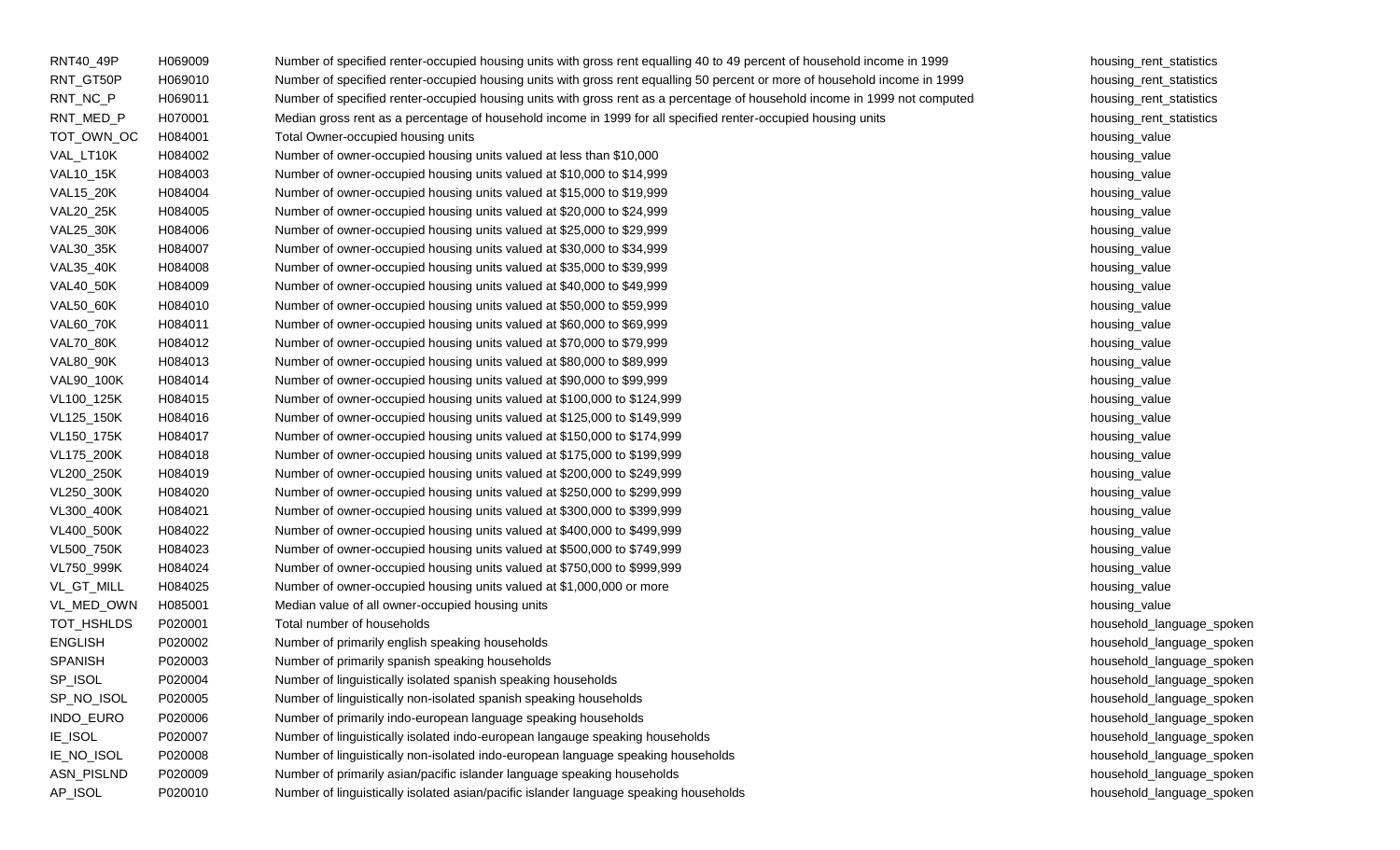| AP_NO_ISOL | P020011 | Number of linguistically non-isolated asian/pacific islander language speaking households | household_language_spoken |
|------------|---------|-------------------------------------------------------------------------------------------|---------------------------|
| OTHER_LNG  | P020012 | Number of primarily 'other language' speaking households                                  | household_language_spoken |
| OL_ISOL    | P020013 | Number of linguistically isolated 'other language' speaking households                    | household_language_spoken |
| OL_NO_ISOL | P020014 | Number of linguistically non-isolated 'other language' speaking households                | household_language_spoken |
| ncitzn_prc |         | % of population without US citizenship                                                    | legattrib                 |
| citizens   |         | Number of people with US Citizenship                                                      | legattrib                 |
| non_citzen |         | Number of people without US Citizenship                                                   | legattrib                 |
| prc_nw_own |         | % of housing units with a non-white owner                                                 | legattrib                 |
| prc_nw_rnt |         | % of housing units with a non-white renter                                                | legattrib                 |
| prc_w_own  |         | % of housing units with a white owner                                                     | legattrib                 |
| prc_w_rnt  |         | % of housing units with a white renter                                                    | legattrib                 |
| med_g_rnt  |         | Median gross rent                                                                         | legattrib                 |
| md_hs_val  |         | Median value of all owner-occupied housing units                                          | legattrib                 |
| owner_occ  |         | Number of owner-occupied housing units                                                    | legattrib                 |
| renter_occ |         | Number of renter-occupied housing units                                                   | legattrib                 |
| nwhite_own |         | Occupied housing units with a non-white owner                                             | legattrib                 |
| nwhite_rnt |         | Occupied housing units with a non-white renter                                            | legattrib                 |
| white_own  |         | Occupied housing units with a white owner                                                 | legattrib                 |
| white_rnt  |         | Occupied housing units with a white renter                                                | legattrib                 |
| rnt_in_prc |         | Rent as % of household income                                                             | legattrib                 |
| occ_house  |         | Total occupied housing units                                                              | legattrib                 |
| inc_hi_prc |         | % of households with "high" income                                                        | legattrib                 |
| inc_lo_prc |         | % of households with "low" income                                                         | legattrib                 |
| inc_md_prc |         | % of households with "medium" income                                                      | legattrib                 |
| inc_med    |         | Households earning \$25,000 to \$75,000                                                   | legattrib                 |
| inc_low    |         | Households earning less than \$25,000                                                     | legattrib                 |
| inc_high   |         | Households earning more than \$75,000                                                     | legattrib                 |
| Ing_asn    |         | Asian language speaking households                                                        | legattrib                 |
| Ing_engl   |         | English speaking households                                                               | legattrib                 |
| Ing_euro   |         | Indo-European language speaking households                                                | legattrib                 |
| Ing_noteng |         | Non-English speaking households                                                           | legattrib                 |
| Ing_other  |         | Other language speaking households                                                        | legattrib                 |
| Ing_span   |         | Spanish speaking households                                                               | legattrib                 |
| households |         | Total number of households                                                                | legattrib                 |
| perc_fvote |         | % of population = familes age 18 and over                                                 | legattrib                 |
| perc_mvote |         | % of population = males age 18 and over                                                   | legattrib                 |
| prc_gt_65  |         | % of population age 65 and older                                                          | legattrib                 |
| prc_lt_18  |         | % of population under age 18                                                              | legattrib                 |
| females    |         | Female Population                                                                         | legattrib                 |
| males      |         | Male Population                                                                           | legattrib                 |
|            |         |                                                                                           |                           |